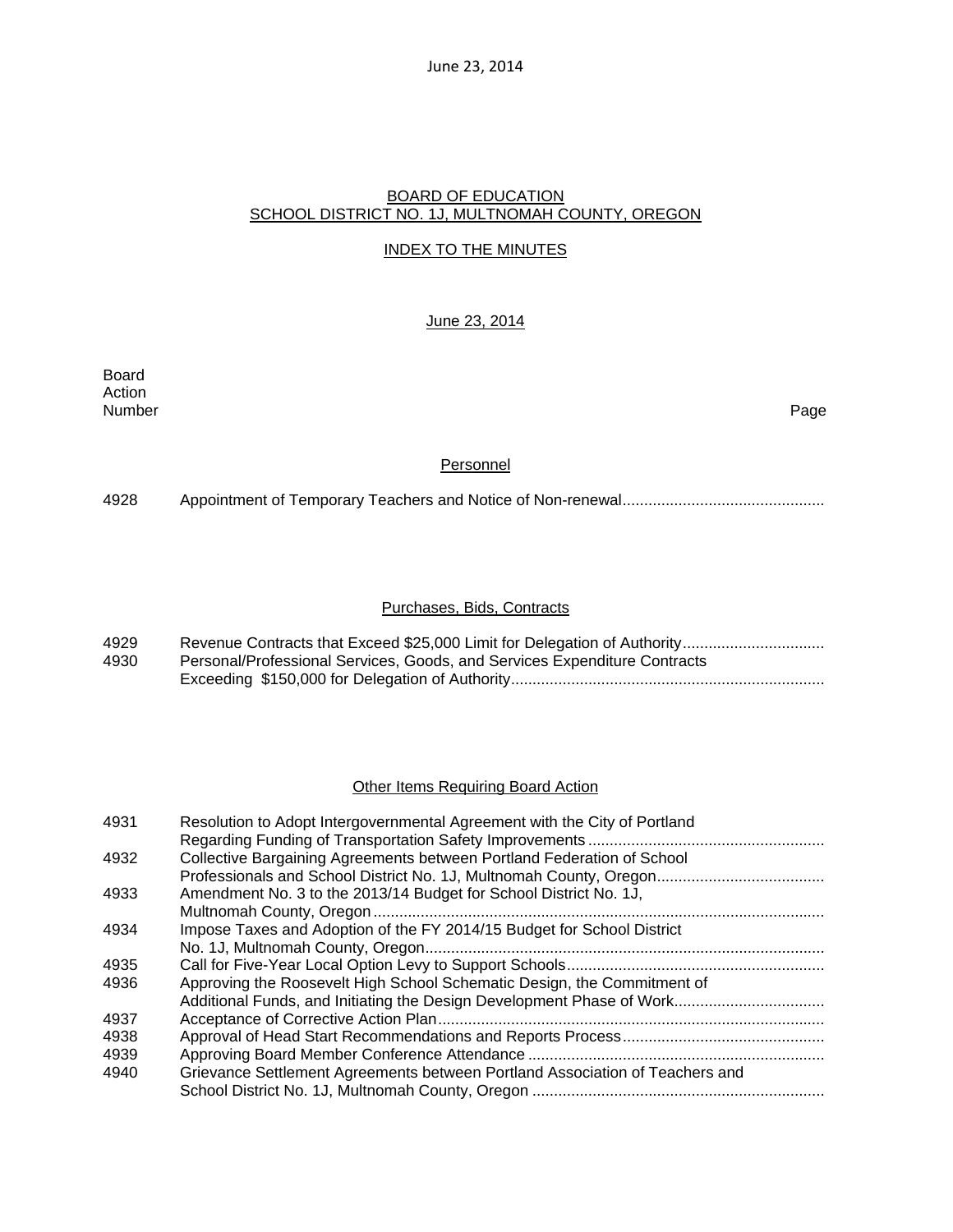# OFFICE OF THE BOARD OF EDUCATION SCHOOL DISTRICT NO. 1J, MULTNOMAH COUNTY, OREGON BLANCHARD EDUCATION SERVICE CENTER PORTLAND, OREGON

The study session of the Board of Education came to order at 6:16pm at the call of Co-Chair Pam Knowles in the Board Auditorium of the Blanchard Education Service Center, 501 N. Dixon St, Portland, Oregon.

There were present: Pam Knowles, Co-Chair Ruth Adkins Bobbie Regan Tom Koehler - *absent* Steve Buel Matt Morton Greg Belisle, Co-Chair

Andrew Davidson, Student Representative

**Staff** 

 Carole Smith, Superintendent Caren Huson Quiniones, Board Clerk

# **SUPERINTENDENT'S REPORT**

The Superintendent's Report included the following topics: Benson High Tech program donated a home they constructed to Dignity Village; books were distributed to K-5 schools from the Book Harvest; Sitton held an event to launch the 3<sup>rd</sup> grade reading initiative; the Ten Great Fields project entered its final phase this month; bond work will continue throughout the summer. PPS participated in the Pride Parade; and, Stephen's Crossing will be bringing additional students to PPS.

#### **COMMENTS FROM PORTLAND ASSOCIATION OF TEACHERS (PAT)**

Gwen Sullivan, PAT President, stated that she looked forward to renewing the local option levy as it made a lot of sense.

#### **STUDENT REPRESENTATIVE REPORT**

Student Representative Davidson provided his final report to the Board. He thanked SuperSAC, the Superintendent, staff, teachers, and the Board.

#### **RECOGNITION OF STUDENT REPRESENTATIVE**

Co-Chair Knowles, along with Board Members, thanked Student Representative Davidson for serving on the Board. He had done a wonderful job in bringing student voice to Board meetings.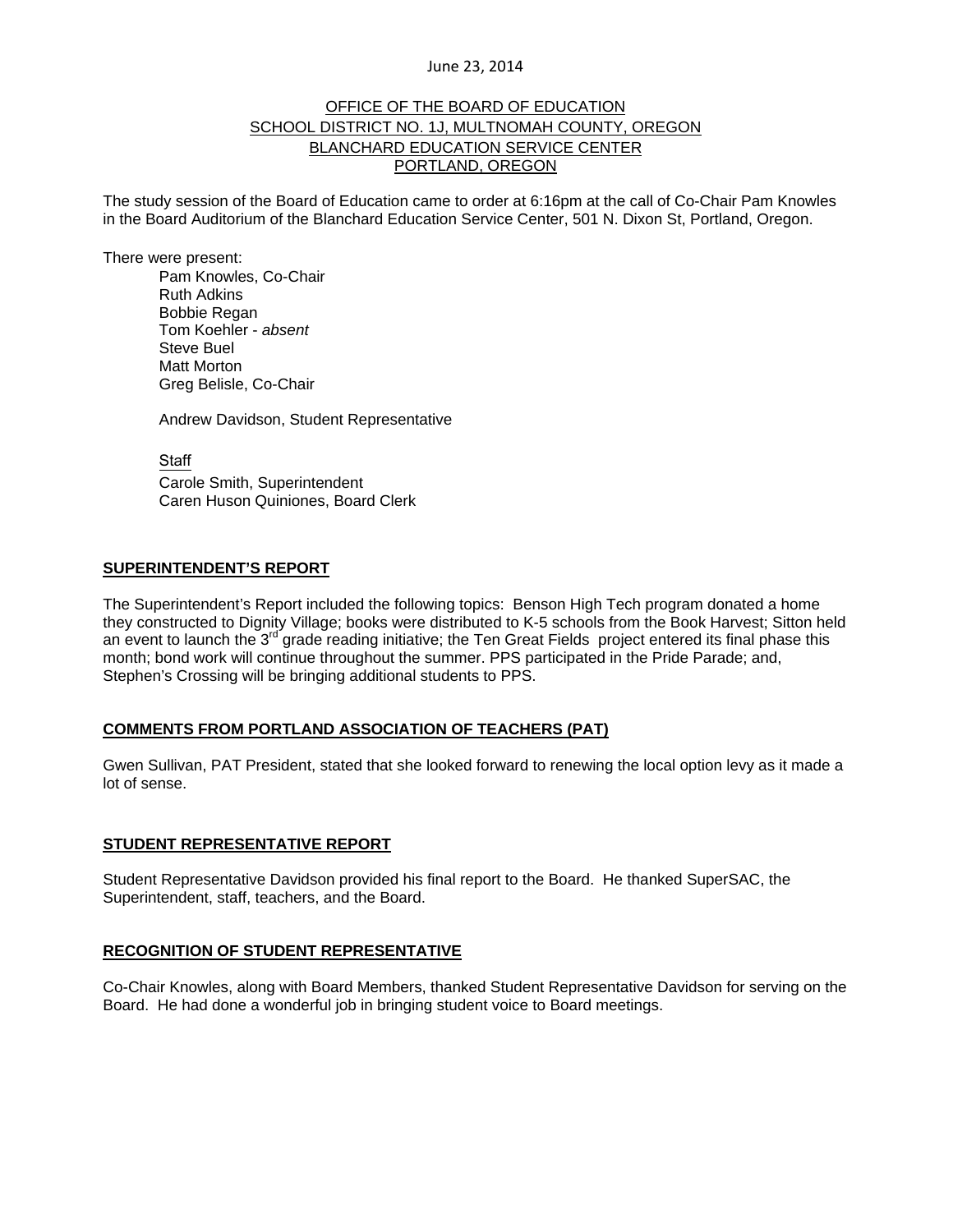# **TRANSPORTATION INTERGOVERNMENTAL AGREEMENT**

Justin Dollard, Project Manager, presented the item. The Intergovernmental Agreement with Portland will create safer routes for PPS students. The District cost would be limited to \$5 million.

Director Buel questioned how we evaluate the various routes to school. Mr. Dollard responded that there is a process where a concern is raised, a Transportation Safety Evaluator reviews the concern; a response plan is then developed. The Portland Bureau of Transportation has a similar process. Currently, there were several complaints and a prioritization process will begin. The cost to improve one mile of one side of a street is \$3 million.

Co-Chair Belisle referenced language in the IGA and asked if the District had a school that had been closed and sat vacant for so long that it became a different land use issue, would that clause allow the District to open that school as originally permitted. Mr. Dollard responded no.

# **PUBLIC COMMENT**

David Porter spoke on offering dual language programs to all native students who wanted them. He asked the Board to adopt a number of policies and submitted his dual language expansion plan.

# **BOND PERFORMANCE AUDIT**

Auditor Richard Tracy provided a PowerPoint presentation. Mr. Tracy reported that the District was off to a good start with the capital improvement bond, but the audit contains some recommendations..

Directors Morton and Regan mentioned two audit items that management did not agree with in their response to the audit; they would like a report that acknowledges the non-concurrence comments from staff.

Director Buel asked if teacher input was obtained in terms of the high schools. Mr. Tracy responded that he did not review teacher involvement as that was not part of his scope of work. However, he feels it would be valuable to have broader and more complete feedback and that could apply to teachers and principals.

#### **2014-2017 BARGAINING AGREEMENT: PORTLAND FEDERAIN OF SCHOOL PROFESSIONALS**

Brock Logan, Director of Labor Relations,: provided a list of changes in the proposed contract and thanked PFSP for agreeing to reopen their contract and ratify it. Director Adkins conveyed her appreciation of the flexibility of union partners.

#### **AMENDMENT NO. 3 TO 2013-14 BUDGET**

Co-Chair Knowles recessed the Board from its Regular Meeting and opened the public hearing for the proposed amendment. No public comment was received.

# **ADOPTION OF 2014-15 BUDGET**

Director Buel stated that he would not be voting for the budget for two reasons: he felt the board did a shoddy job in reviewing the budget and it was poorly done; also, the Board did not look at contracting for education. Director Buel added that he tried to move \$1 million from the General Fund so that we could have a Social Service Coordinator in each high school. The Board did not take a serious look at that along with other items he was concerned about.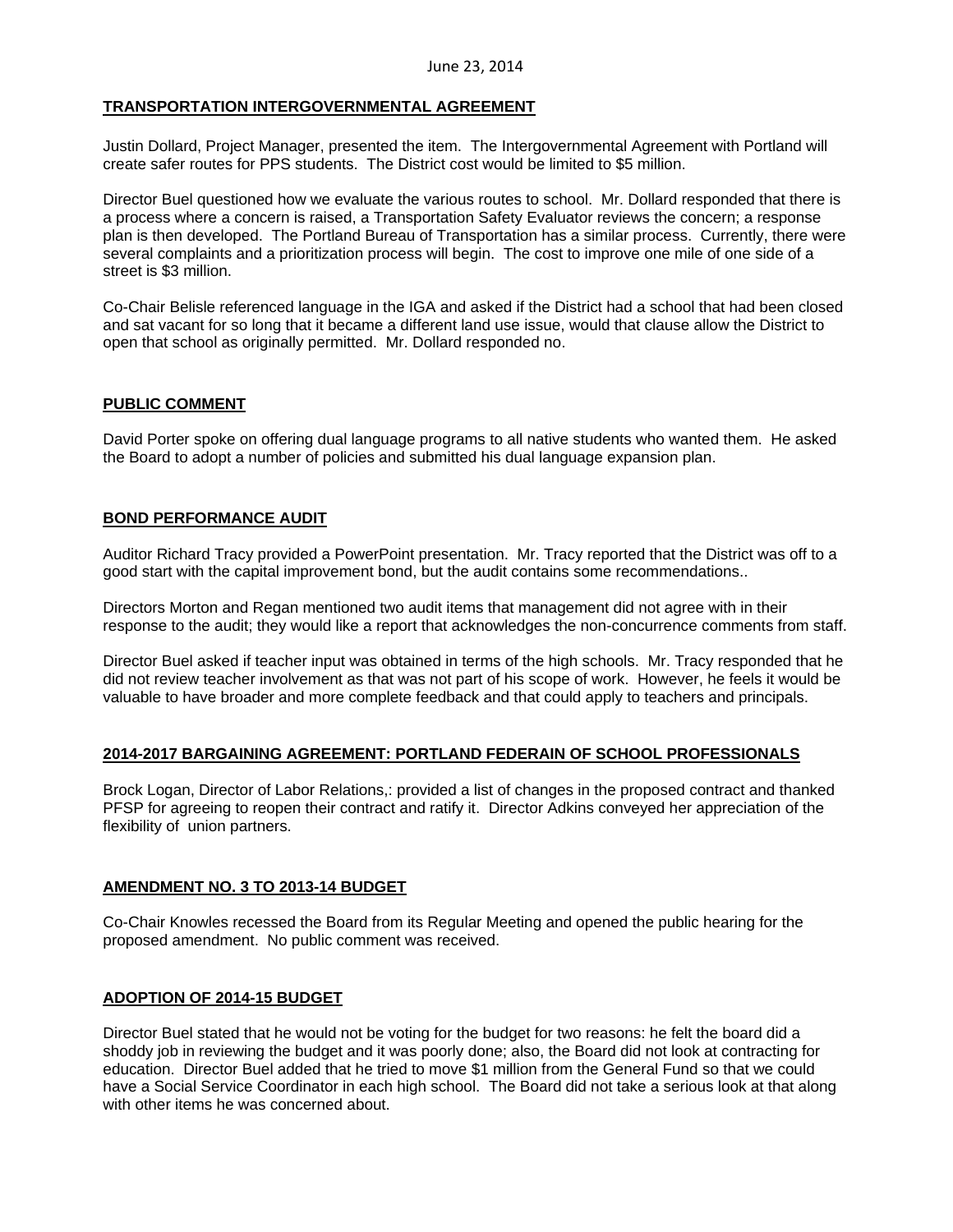Director Morton commented that he disagreed with Director Buel as much time and effort went into the budget, including public listening sessions and Board meetings.

Director Regan stated that she had offered an amendment to the proposed budget around the administrative tables for high schools and school supports, which was not adopted, but she hopes the Board will look at that for the next budget. The Board did, however, add days and teachers back this year, along with counselors in every schools. It was nice to add back this year and not do any further cuts, as in previous years.

Director Regan thanked the CBRC and the public who communicated with the Board.

Student Representative Davidson stated that he hopes during the summer Board sessions that Director Buel's issues will be addressed. Director Buel commented that he had been waiting a year for someone to work with him on his concerns. He would like to get more teachers of color in the District and get equity in the classrooms. He would also like to get ESL straightened out. He was ready for some action.

Co-Chair Belisle stated that he appreciated the budget process this year, but perhaps we need to focus more on our priotizations so that everyone is aware of them. Co-Chair Belisle thanked the Superintendent for crafting a budget that included the community's thoughts and prioritizations.

Co-Chair Knowles, in response to Director Buel's comments about the budget process, pointed out that the Board received the draft budget document and had held six Board sessions which included deep dives into budget topics. Just because Board members disagree, that does not mean they are not paying attention.

# **LOCAL OPTION REFERRAL**

Jon Isaacs, Chief of Communications and Public Affairs, provided a revised copy of the Local Option Referral to the Board.

# **ROOSEVELT HIGH SCHOOL SCHEMATIC DESIGN**

Director Buel stated that STEM and Maker Space was not contiguous at Roosevelt, but there has been talk of it being different. What was the difference between the two? Jim Owens, Executive Director of School Modernization, responded that it has to do with the design and the approach the team took to make the spaces more expansive. It aligns with our budget targets and schedule restraints. It was the most adaptable design in staff's opinion.

Director Regan asked if community input will continue during the next phase and what the future roles were for the Design Advisory Groups (DAG). Mr. Owens responded that DAG will continue to engage during the design development phase. There will be further development over the next several months. Director Regan requested that actual CTE teachers participate in the design phase in the future.

Director Buel questioned if staff was familiar with Our Portland Our Schools (OPOS) ist of seven questions. Mr. Owens responded no. Director Buel asked what the formula and numbers were behind the building capacity. CJ Sylvester, Chief Office of School Modernization, responded that the capacity model was complex and staff would like to bring a complete response to that question for the Board so that they can understand the mathematics and the model.

Director Morton stated that he had received the email from OPOS and that there were questions that persist. He feels that incredible efforts have been made, but at some point we have to provide clear and concise information. Co-Chair Knowles suggested that OPOS' questions be answered by staff and placed as FAQs on the website.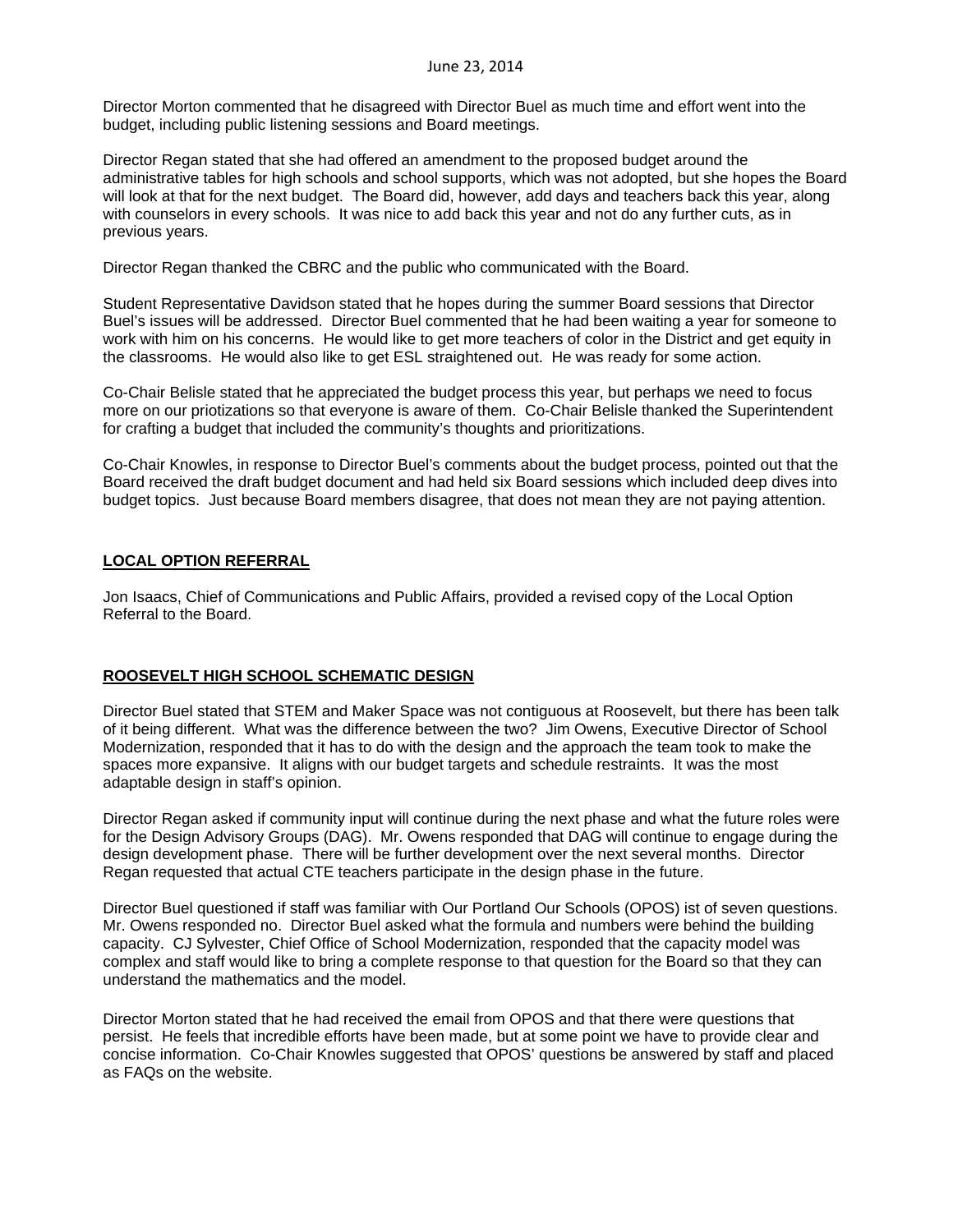# **COMMUNITY ELIGIBILITY PROVISION**

Tony Magliano, Chief Operating Officer, provided the report on the new federal program called the Community Eligibility Provision (CEP). The intent of the CEP is to improve students' access to free school meals in high poverty schools and to eliminate the burden for families who are required to complete complicated income applications on an annual basis. The District will be implementing the program in 23 schools, and the program will be assessed on an annual basis.

# **BUSINESS AGENDA**

The Pearson contract was pulled.

John Richardson stated that ODE had found PPS out of compliance with the minimum state instructional hours. PPS was required to submit a Corrective Action Plan (CAP), and the Parents Coalition has concerns about the proposed plan. The plan is incomplete as it does not contain information on instructional hours. PPS has not committed to the agreement they signed with the Parents Coalition.

Director Regan moved and Director Buel seconded the motion to pull Resolution 4937 for a separate vote. The Board voted 6-0 to vote on the resolution separately. Director Regan moved and Director Buel seconded the motion to add a third criteria to the audit. The Board voted 6-0 to add the amendment.

Director Buel commented that there was another grievance coming forward from the Portland Association of Teachers around the Corrective Action Plan. Co-Chair Knowles ruled that the PAT grievance was not related to the CAP.

Co-Chair Belisle stated that he will be voting no on the resolution as a protest to the state. We often talk about local control and other school districts are asking for a waiver as changes are predicted in the future. To him it felt like a loss of control.

# **ADJOURN**

Co-Chair Knowles adjourned the meeting at 9:14pm.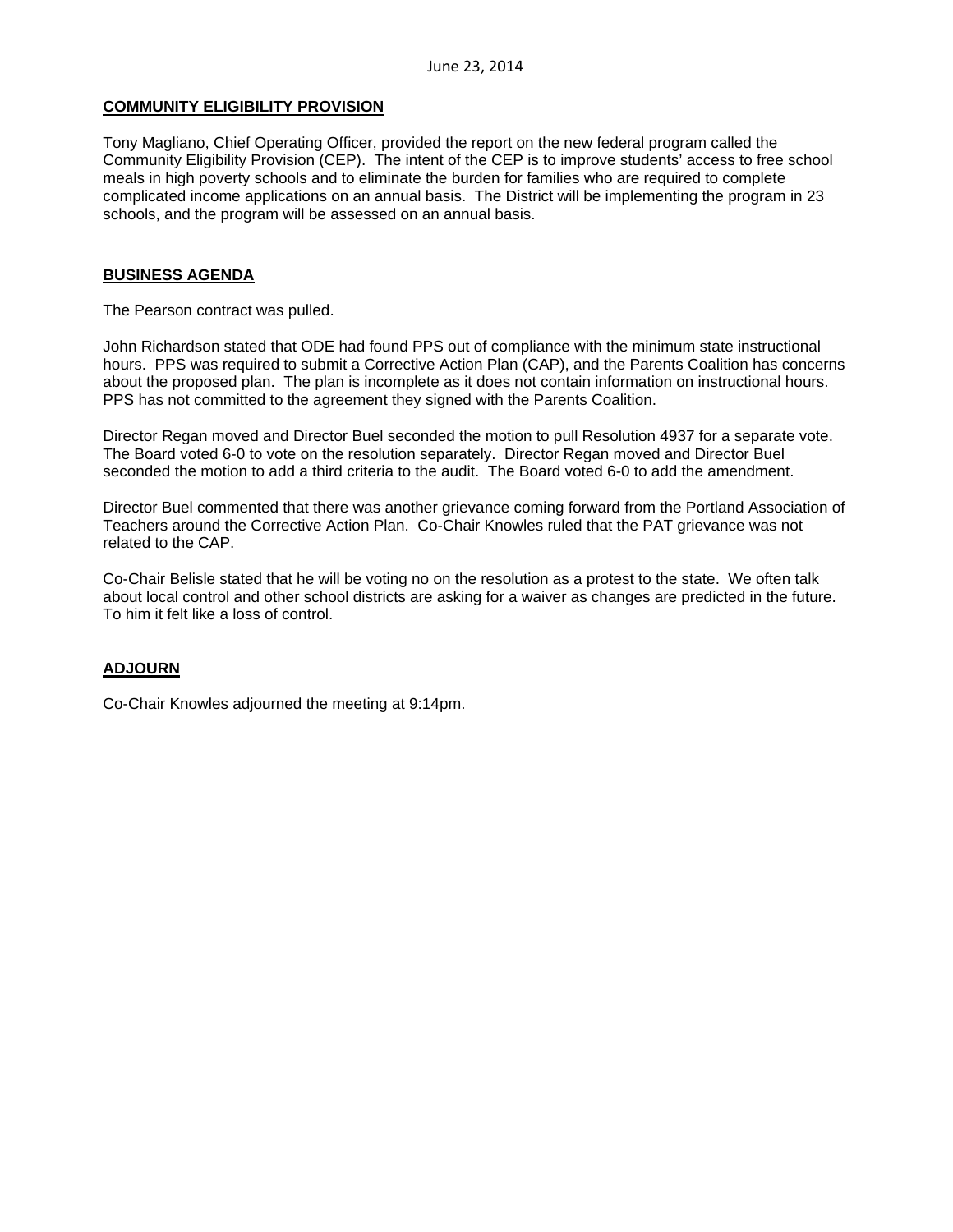# **Personnel**

The Superintendent RECOMMENDED adoption of the following item:

# Number 4928

Director Adkins moved and Director Regan seconded the motion to adopt the above numbered item. The motion was put to a voice vote and passed unanimously (yes-6, no-0; with Director Koehler absent and Student Representative Davidson voting yes, unofficial).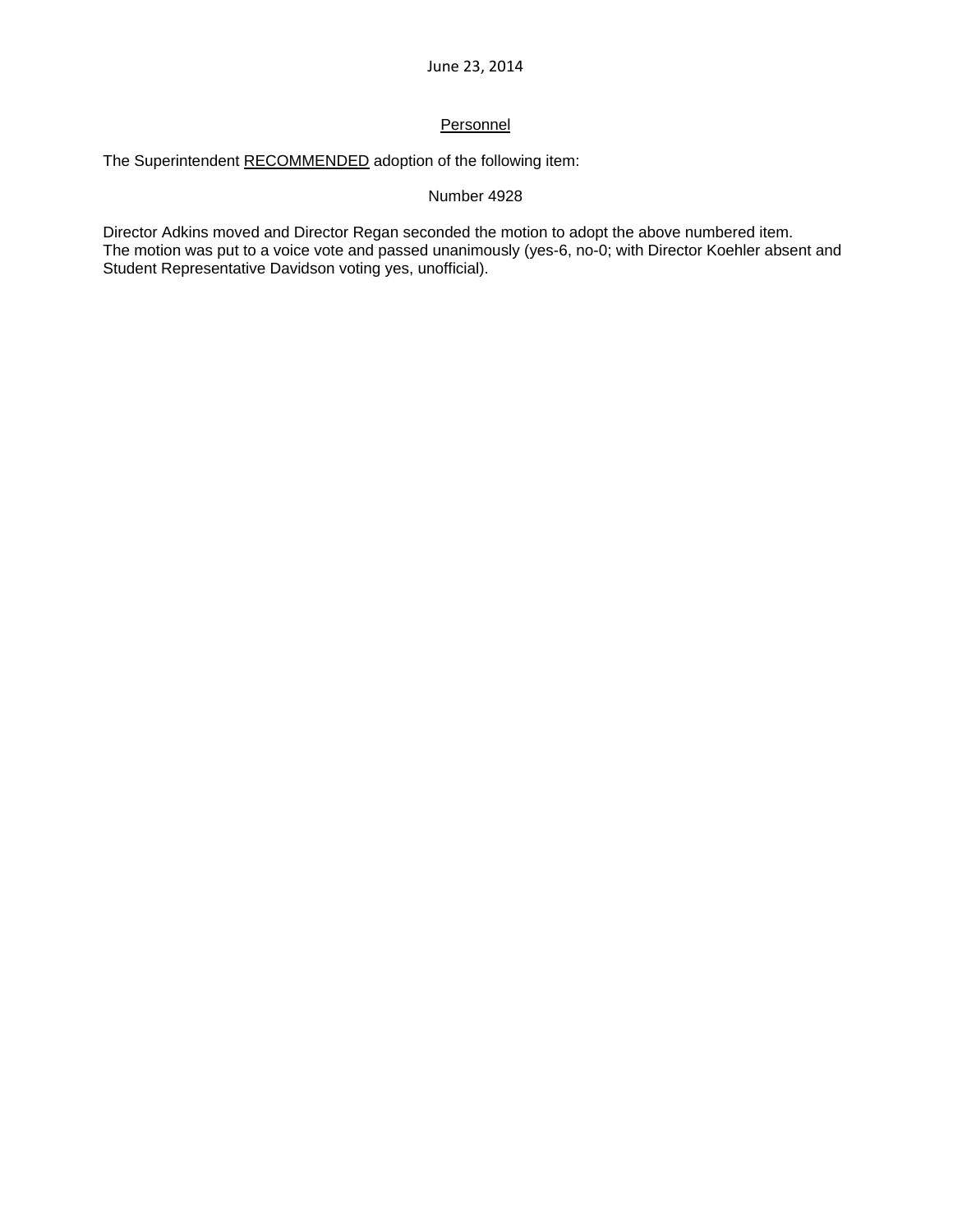# **RESOLUTION No. 4928**

# Appointment of Temporary Teachers and Notice of Non-renewal

# **RESOLUTION**

The Board of Education accepts the recommendation to designate the following persons as temporary teachers for the term listed below. These temporary contracts will not be renewed beyond their respective termination dates because the assignments are temporary and District does not require the teachers' services beyond completion of their respective temporary assignments.

| <b>First</b> | Last             | ID     | Eff. Date | <b>Term Date</b> |
|--------------|------------------|--------|-----------|------------------|
| Jeanette     | <b>Bisceglia</b> | 006214 | 4/7/2014  | 6/13/2014        |
| Gladis       | Da Rosa          | 020212 | 3/7/2014  | 6/13/2014        |
| Kristi       | Davenport        | 013951 | 3/31/2014 | 6/13/2014        |
| Laurie       | Ewen             | 005097 | 2/18/2014 | 6/13/2014        |
| Jill         | Finley           | 016825 | 4/9/2014  | 6/13/2014        |
| Alyssa       | Gardner          | 022150 | 3/3/2014  | 6/13/2014        |

*S. Murray*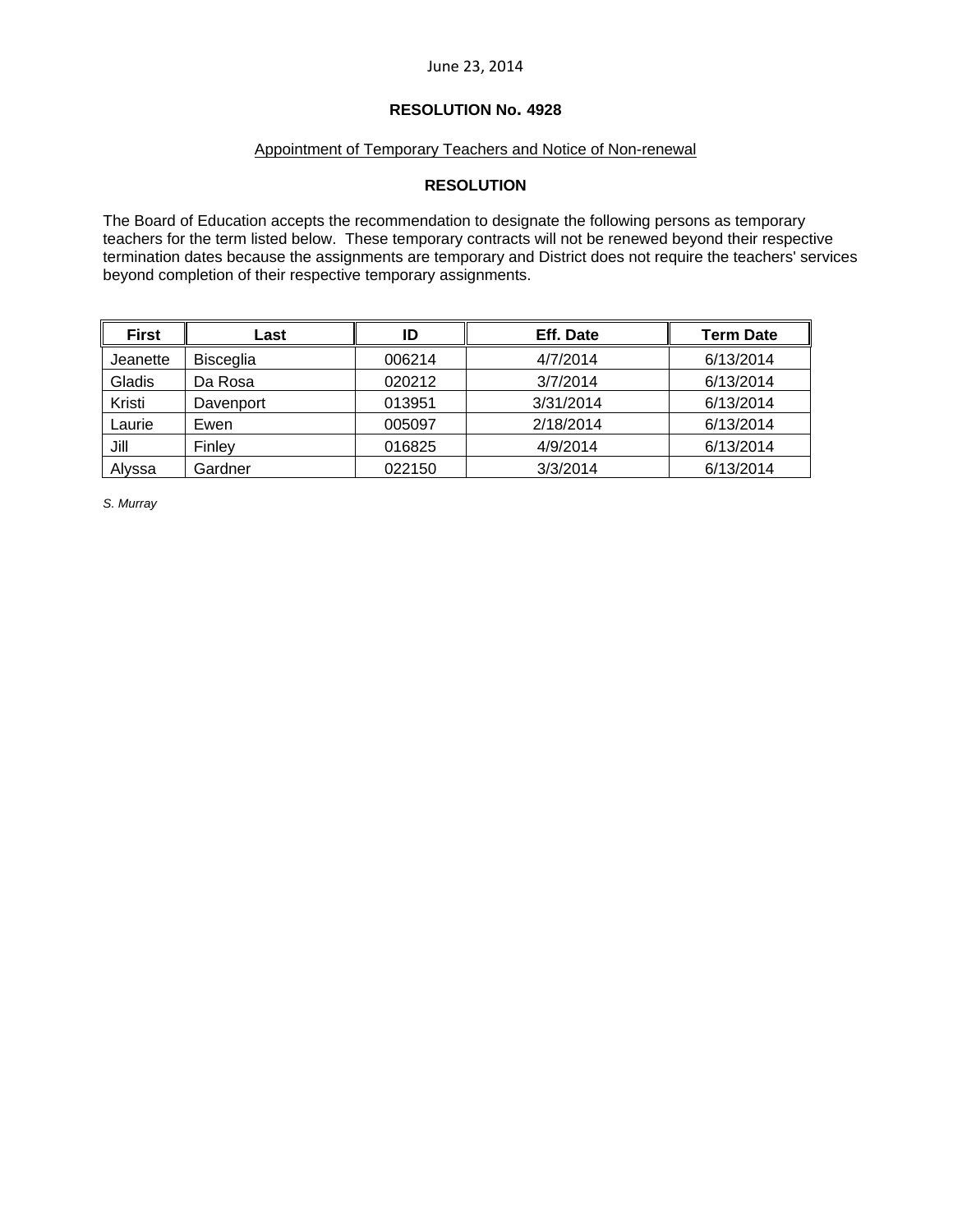# Purchases, Bids, Contracts

The Superintendent RECOMMENDED adoption of the following items:

# Numbers 4929 and 4930

Director Adkins moved and Director Regan seconded the motion to adopt the above numbered items. The motion was put to a voice vote and passed unanimously (yes-6, no-0; with Director Koehler absent and Student Representative Davidson voting yes, unofficial).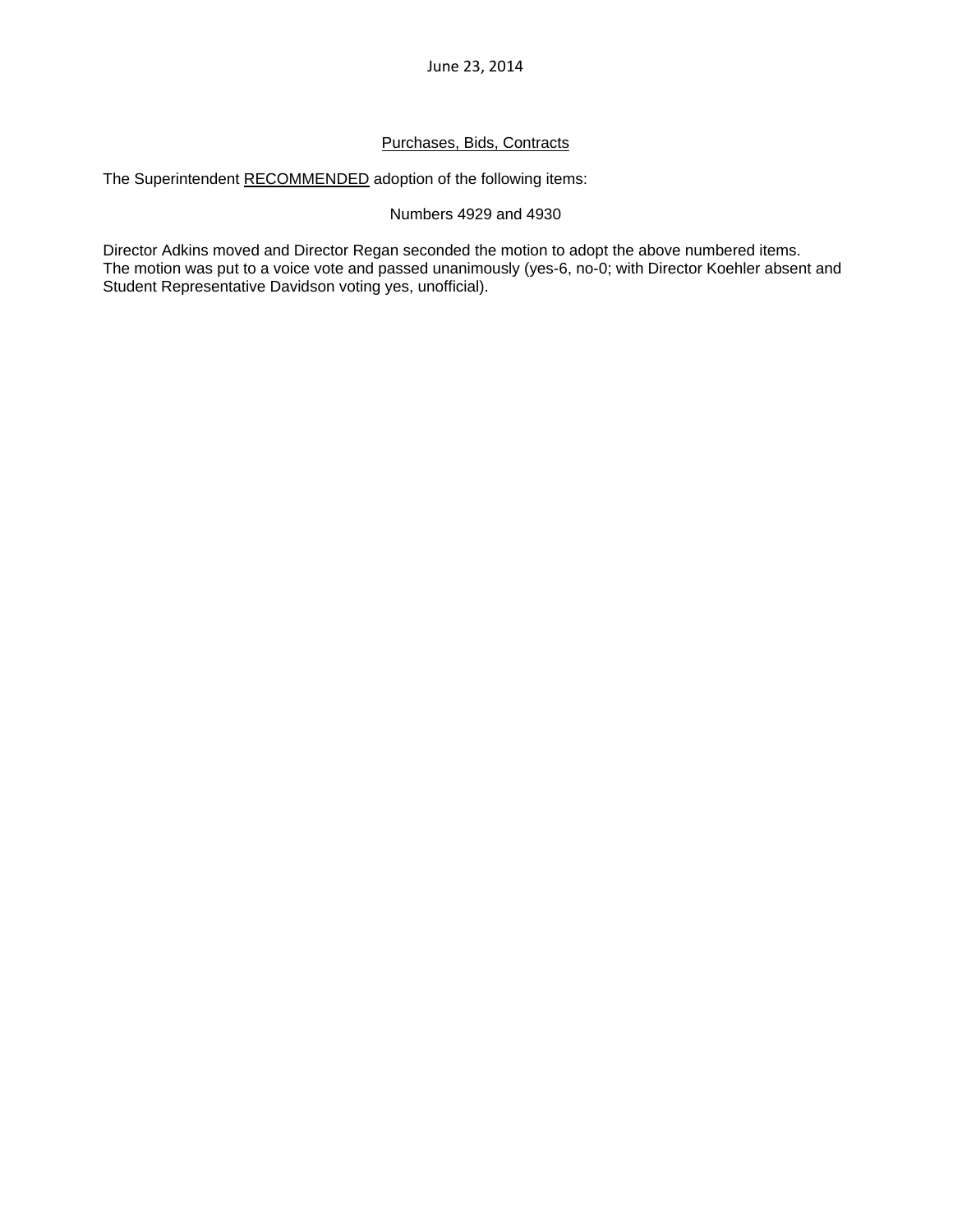### **RESOLUTION No. 4929**

#### Revenue Contracts that Exceed \$25,000 Limit for Delegation of Authority

#### **RECITAL**

Portland Public Schools ("District") Public Contracting Rules PPS-45-0200 ("Authority to Approve District Contracts; Delegation of Authority to Superintendent") requires the Board of Education ("Board") to enter into and approve all contracts, except as otherwise expressly authorized. Contracts exceeding \$25,000 per contractor are listed below.

#### **RESOLUTION**

The Superintendent recommends that the Board approve these contracts. The Board accepts this recommendation and by this resolution authorizes the Deputy Clerk to enter into agreements in a form approved by General Counsel for the District.

# **NEW REVENUE CONTRACTS**

| Contractor                | Contract<br>Term                  | <b>Contract Type</b>                  | <b>Description of Services</b>                                                                                                                                                 | Contract<br>Amount | Responsible<br>Administrator,<br><b>Funding Source</b> |
|---------------------------|-----------------------------------|---------------------------------------|--------------------------------------------------------------------------------------------------------------------------------------------------------------------------------|--------------------|--------------------------------------------------------|
| Concordia University      | 6/24/2014<br>through<br>9/30/2017 | Cost Sharing<br>Agreement<br>R 60832  | Faubion: Funds joint<br>development of Faubion<br>schematic design.                                                                                                            | \$81,363           | T. Magliano<br><b>Fund 438</b><br>Project J0177        |
| Self Enhancement,<br>Inc. | 07/01/14<br>through<br>06/30/19   | Revenue Lease<br>Agreement<br>R xxxxx | King Neighborhood Facility:<br>Lease of District space in the<br>Annex Building. Initial term of 5<br>years plus the option for two<br>additional terms of five years<br>each. | \$226.935          | T. Magliano<br><b>Fund 101</b><br>Dept. 5594           |

#### **NEW INTERGOVERNMENTAL AGREEMENTS / REVENUE ("IGA/Rs")**

No New IGA/Rs

# **AMENDMENTS TO EXISTING REVENUE CONTRACTS**

No Amendments to Existing Revenue Contracts

# **LIMITED SCOPE REAL PROPERTY REVENUE AGREEMENTS AND AMENDMENTS**

No Limited Scope Real Property Revenue Agreements or Amendments

*R. Dutcher* 

*D. Wynde*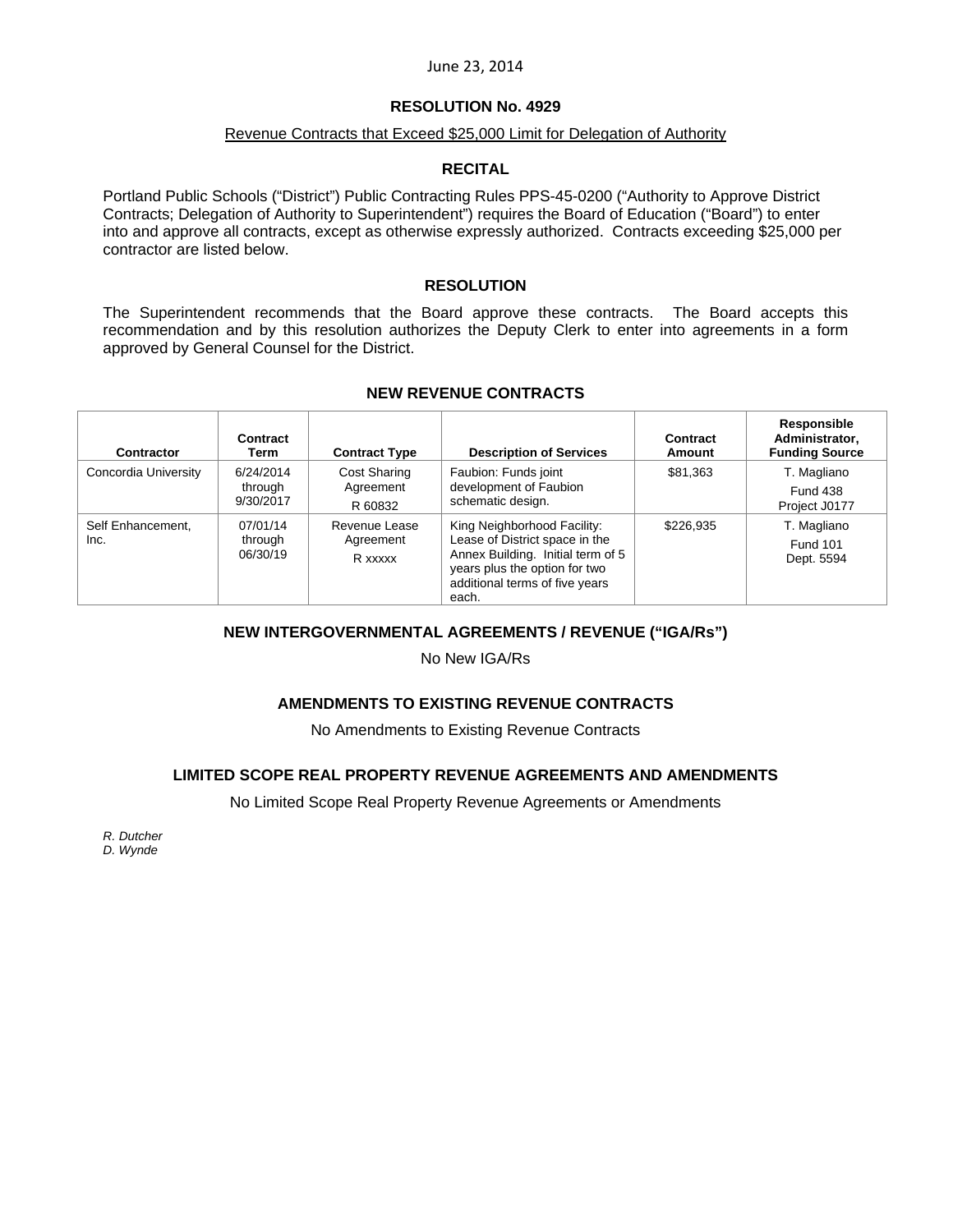# **RESOLUTION No. 4930**

# Personal / Professional Services, Goods, and Services Expenditure Contracts Exceeding \$150,000 for Delegation of Authority

# **RECITAL**

Portland Public Schools ("District") Public Contracting Rules PPS-45-0200 ("Authority to Approve District Contracts; Delegation of Authority to Superintendent") requires the Board of Education ("Board") enter into contracts and approve payment for products, materials, supplies, capital outlay, equipment, and services whenever the total amount exceeds \$150,000 per contract, excepting settlement or real property agreements. Contracts meeting this criterion are listed below.

# **RESOLUTION**

The Superintendent recommends that the Board approve these contracts. The Board accepts this recommendation and by this resolution authorizes the Deputy Clerk to enter into agreements in a form approved by General Counsel for the District.

| <b>Contractor</b>                     | <b>Contract Term</b>                | <b>Contract Type</b>                       | <b>Description of Services</b>                                                                                                                               | Contract<br>Amount           | Responsible<br>Administrator,<br><b>Funding Source</b>        |
|---------------------------------------|-------------------------------------|--------------------------------------------|--------------------------------------------------------------------------------------------------------------------------------------------------------------|------------------------------|---------------------------------------------------------------|
| <b>Schetky Northwest</b>              | 6/17/2014                           | Purchase Order<br>PO 119792                | District-wide: Purchase five<br>2015 Thomas Built, 20<br>passenger, walk-on school<br>buses.                                                                 | \$351.160                    | T. Brady<br><b>Fund 101</b><br>Dept. 5560                     |
| Dell Computer<br>Corp.                | 6/5/2014                            | Purchase Order<br>PO 119636                | District-wide: Purchase 1,506<br>Dell Chromebook 11<br>computers for Tech Bundle<br>project.                                                                 | \$444,270                    | J. Klein<br><b>Fund 407</b><br>Dept. 5581<br>Project A1007    |
| CDW-G                                 | 7/1/2014                            | Purchase Order<br>PO XXXXX                 | District-wide: Purchase of<br>132 tech bundles for the pilot<br>phase of the Tech Bundle<br>project.                                                         | Not-to-exceed<br>\$300,000   | J. Klein<br><b>Fund 407</b><br>Dept. 5581<br>Project A1007    |
| Pearson                               | 6/24/2014<br>through<br>6/30/2020   | Personal<br><b>Services</b><br>PS XXXXX    | District-wide: Update<br>elementary literacy resources<br>to align with Common Core<br>Standards.                                                            | \$1,850,000                  | M. Goff<br><b>Fund 101</b><br>Dept. 5555                      |
| Cengage                               | 6/24/2014<br>through<br>6/20/2016   | Personal<br><b>Services</b><br>PS XXXXX    | District-wide: Supplemental<br>High School ESL curriculum<br>and resources.                                                                                  | \$300,000                    | M. Goff<br><b>Fund 101</b><br>Dept. 5555                      |
| TBD - Responses<br>due on 7/3/2014. * | 7/15/2014<br>through<br>7/14/2015   | Requirements<br>MR XXXXX                   | District-wide: Purchase of<br><b>Commercial Food Products</b><br>on a requirements basis as<br>part of the District's Nutrition<br>Program.<br>RFP 2014-1820 | Not-to-exceed<br>\$1,300,000 | T. Magliano<br><b>Fund 202</b><br>Dept. 5570                  |
| <b>EC Company</b>                     | 07/01/2014<br>through<br>12/31/2014 | Construction<br><b>Services</b><br>C XXXXX | Madison HS: Provide and<br>install new fire alarm system.<br>ITB 2014-1783                                                                                   | \$829,199                    | T. Magliano<br><b>Fund 404</b><br>Dept. 5597<br>Project X0107 |
| Grow Construction,<br><b>LLC</b>      | 06/24/2014<br>through<br>10/31/2014 | Construction<br><b>Services</b><br>C XXXXX | Lincoln HS: Construction of<br>two new classrooms in the<br>cafeteria.<br>ITB 2014-1784                                                                      | \$190,592                    | T. Magliano<br><b>Fund 438</b><br>Dept. 5597<br>Project J0156 |

# **NEW CONTRACTS**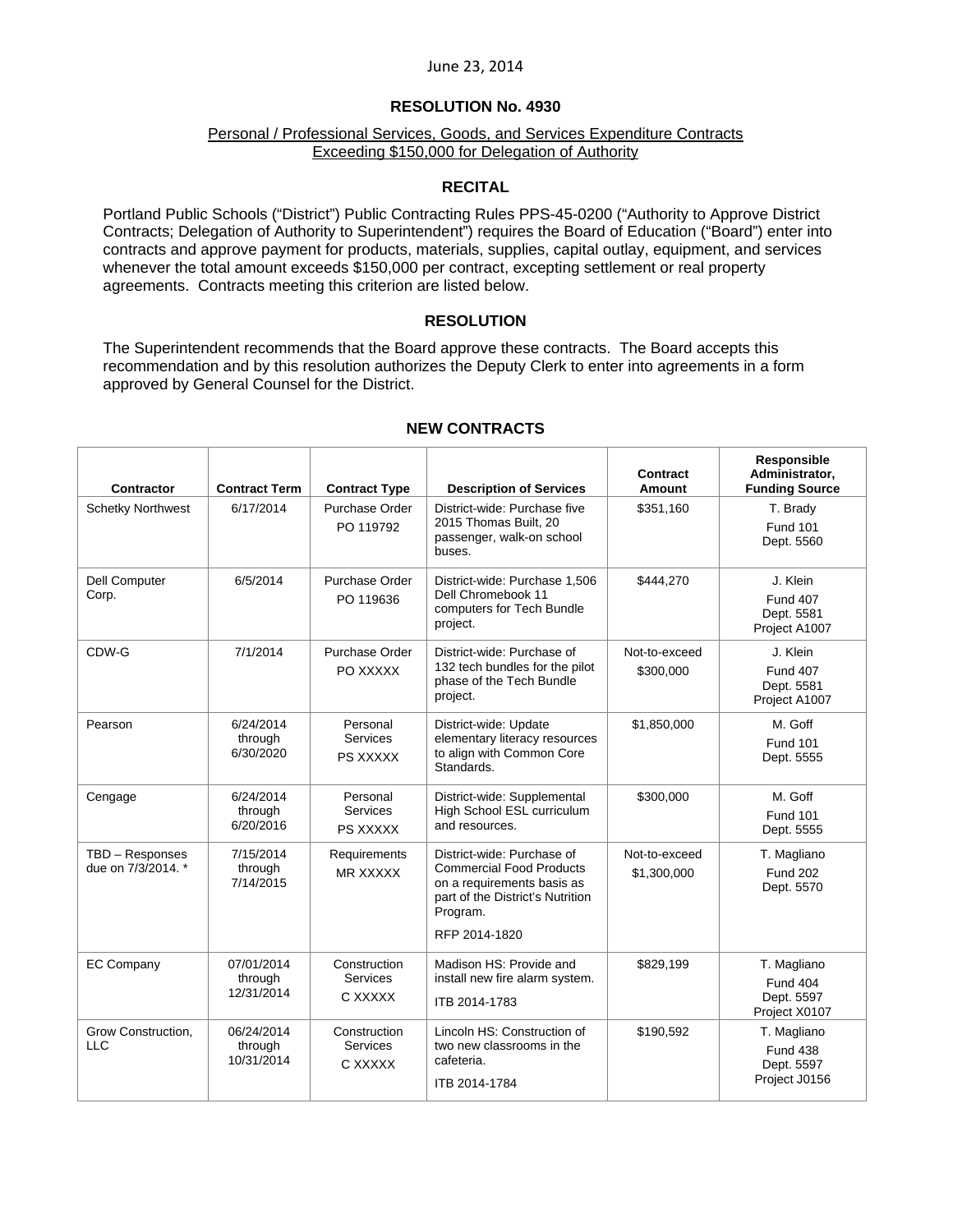| Portland Road &<br>Driveway Co. Inc. | 06/24/2014<br>through<br>12/31/2014 | Construction<br><b>Services</b><br>C XXXXX | Marshall: Turf Field<br>Improvement project. As part<br>of the Great Fields project<br>ITB 2014-1819                                                                                                                                                                                                              | \$1,379,838                | T. Magliano<br>Funds 404 & 438<br>Dept. 5597<br>Project X0103 & J0174                                           |
|--------------------------------------|-------------------------------------|--------------------------------------------|-------------------------------------------------------------------------------------------------------------------------------------------------------------------------------------------------------------------------------------------------------------------------------------------------------------------|----------------------------|-----------------------------------------------------------------------------------------------------------------|
| TBD - Bids due on<br>$7/1/14*$       | 07/14/2014<br>through<br>12/31/2014 | Construction<br>Services<br>C XXXXX        | Madison HS Provide and<br>install new automated<br>building control system for<br><b>HVAC</b> equipment<br>ITB 2014-1789                                                                                                                                                                                          | Not-to-exceed<br>\$475,000 | T. Magliano<br><b>Fund 435</b><br>Dept. 5597<br>Project U0175                                                   |
| Oh Planning +<br>Design Architecture | 6/24/2014<br>through<br>12/31/2016  | Architectural<br>Engineering<br>A/E XXXXX  | AE design services for<br>Improvement Project of<br>$2015$ (IP15) - Includes misc.<br>seismic upgrades, ADA,<br>reroof and science classroom<br>improvement projects at<br>Ainsworth, Buckman,<br>Creative Science/Clark,<br>Hayhurst, Llewellyn, Sabin,<br>Stephenson, and Woodlawn<br>Schools.<br>RFP 2014-1782 | \$1,093,217                | Jim Owens<br><b>Fund 451</b><br>Depts. 1132, 1143,<br>1149, 1160, 1269,<br>1279, 1190, 1294<br>Project Nos. TBD |
| Radler, Bohy,<br>Replogle & Contratt | 7/1/2014<br>through<br>6/30/2016    | Personal<br><b>Services</b><br>PS 60783    | District-wide: Provide<br>workers' compensation legal<br>services to District on an as-<br>needed basis at the direction<br>of General Counsel.                                                                                                                                                                   | \$200,000                  | D. Wynde<br><b>Fund 601</b><br>Dept. 5540                                                                       |
| Brown & Brown<br>Northwest           | 7/1/2014<br>through<br>6/30/2019    | Personal<br><b>Services</b><br>PS 60804    | District-wide: Provide<br>insurance brokerage services<br>for excess insurance and risk<br>management consultation.<br>Provide consultation, claims<br>handling, and management<br>services for the District's<br>Owner Controlled Insurance<br>Program.                                                          | \$762,095                  | D. Wynde<br><b>Fund 101</b><br>Dept. 5540                                                                       |

\*At the time of printing, bids for these projects had not yet closed. In order to ensure that these projects can begin immediately upon contract award and thus be fully completed before the start of the 2014-15 school year, the Superintendent recommends that the Board give advance authorization for these contracts, as permitted by PPS-45-0200(4)(b)(C). The Superintendent or her designee will award the final contracts for these projects within the Maximum Not to Exceed limits noted above.

# **NEW INTERGOVERNMENTAL AGREEMENTS ("IGAs")**

No New IGAs

|                                          |                                   |                                                     | AMERDMENTS TO EASTING CONTRACTS                                                                               |                                               |                                                        |
|------------------------------------------|-----------------------------------|-----------------------------------------------------|---------------------------------------------------------------------------------------------------------------|-----------------------------------------------|--------------------------------------------------------|
| <b>Contractor</b>                        | <b>Contract</b><br>Term           | <b>Contract Type</b>                                | <b>Description of Services</b>                                                                                | Amendment<br>Amount.<br><b>Contract Total</b> | Responsible<br>Administrator,<br><b>Funding Source</b> |
| Computer<br>Generated<br>Solutions, Inc. | 6/27/2014<br>through<br>6/26/2015 | <b>Personal Services</b><br>PS 59309<br>Amendment 3 | District-wide: Annual service<br>fee for unlimited mailbox<br>software, including<br>maintenance and updates. | \$52,875<br>\$160.271                         | J. Klein<br><b>Fund 101</b><br>Dept. 5581              |

# **AMENDMENTS TO EXISTING CONTRACTS**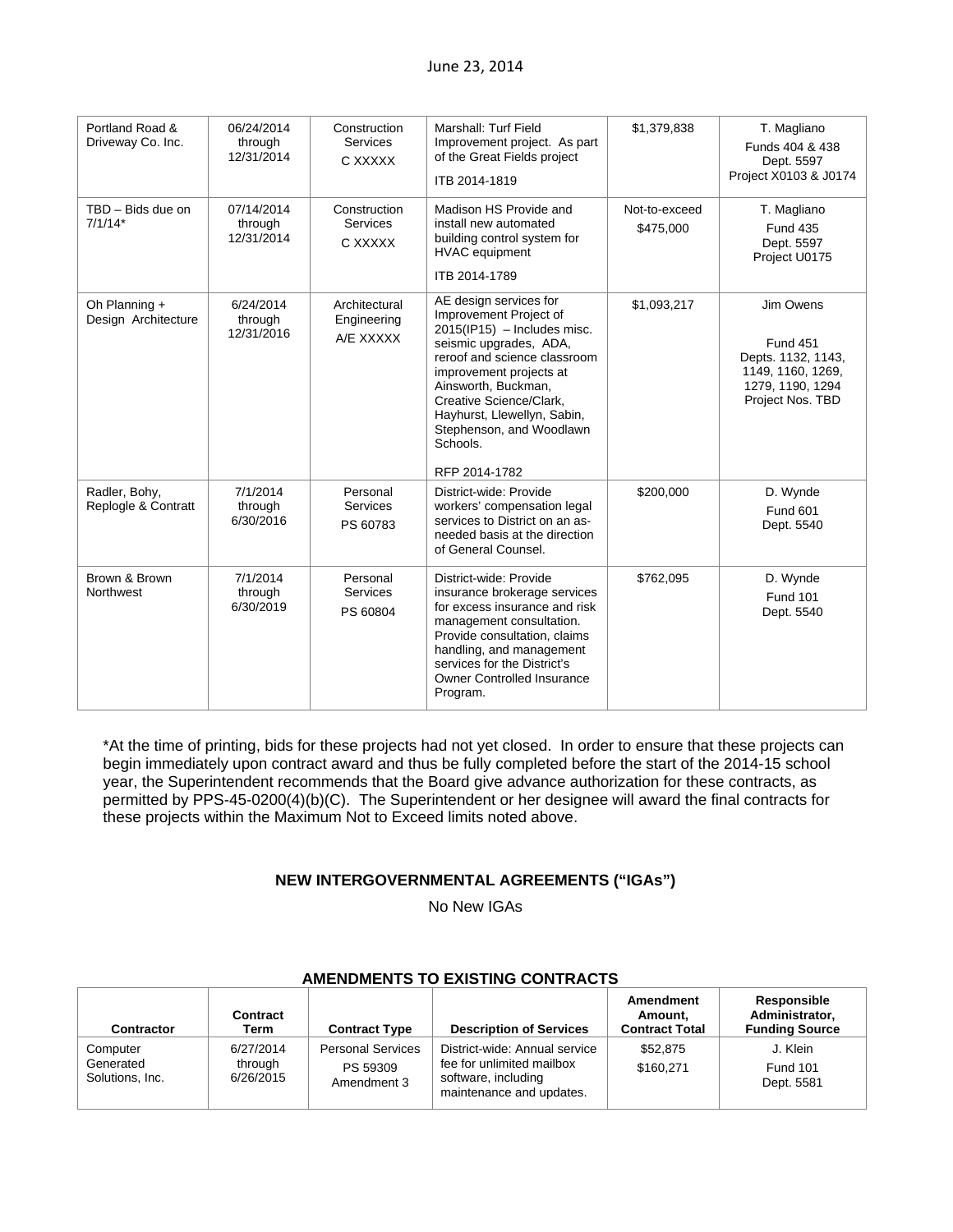| Multnomah<br><b>Education Service</b><br><b>District</b> | 6/24/2014<br>through<br>6/30/2015 | Intergovernmental<br>Agreement<br>IGA 60083<br>Amendment 1 | District-wide: Medicare<br>Administrative Claiming<br>services. | \$100,000<br>\$200,000 | S. Lewis<br><b>Fund 101</b><br>Dept. 6299 |
|----------------------------------------------------------|-----------------------------------|------------------------------------------------------------|-----------------------------------------------------------------|------------------------|-------------------------------------------|
|----------------------------------------------------------|-----------------------------------|------------------------------------------------------------|-----------------------------------------------------------------|------------------------|-------------------------------------------|

*R. Dutcher* 

*D. Wynde*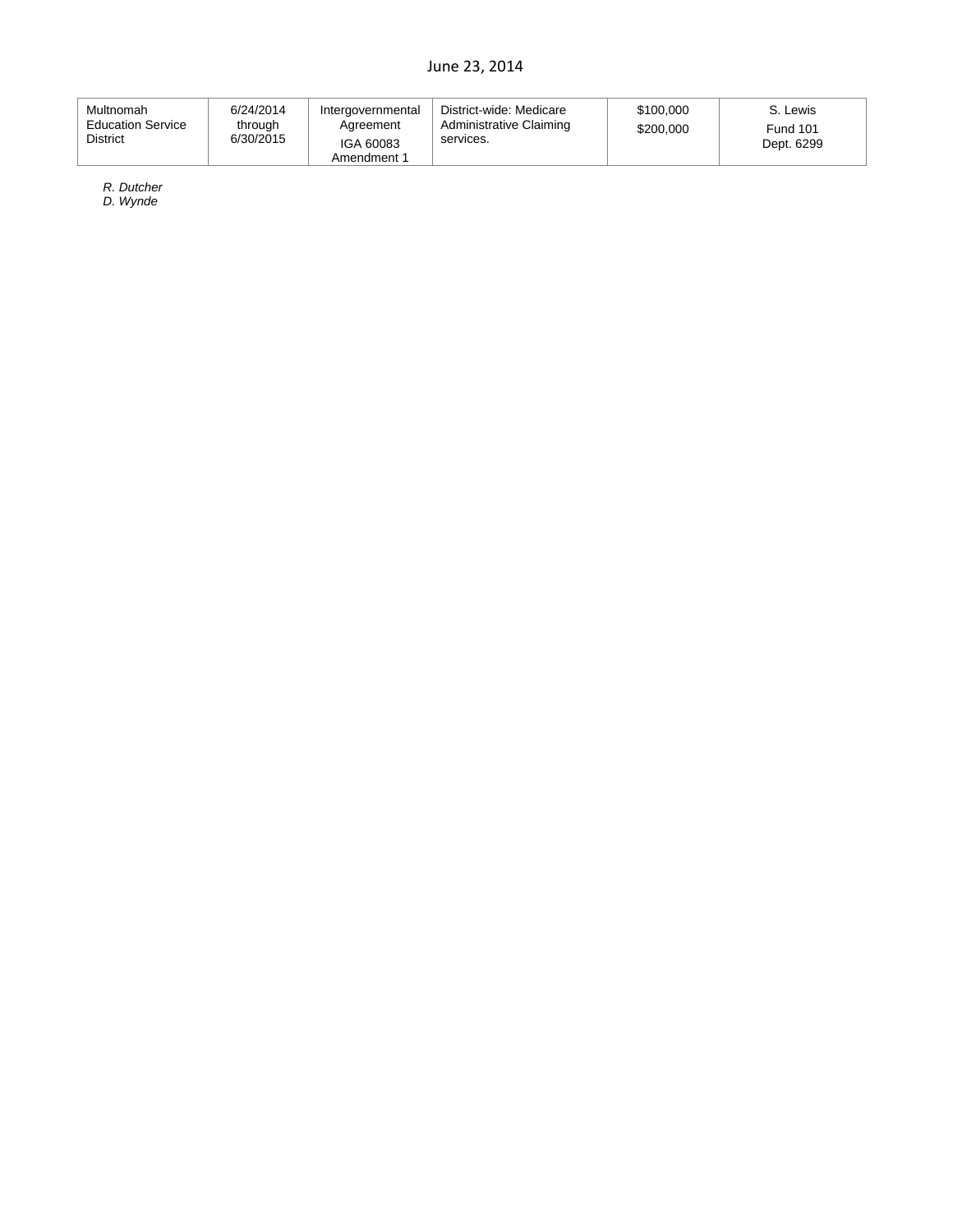#### Other Items Requiring Board Action

The Superintendent RECOMMENDS adoption of the following items:

.

Numbers 4931 through 4940

Director Adkins moved and Director Regan seconded the motion to adopt Resolution 4931 and Resolution 4938 through 4940. The motion was put to a voice vote and passed unanimously (yes-6, no-0; with Director Koehler absent and Student Representative Davidson voting yes, unofficial).

During the Committee of the Whole, Director Morton moved and Director Regan seconded the motion to adopt Resolution 4932. The motion was put to a voice vote and passed unanimously (yes-6, no-0; with Director Koehler absent and Student Representative Davidson voting yes, unofficial).

During the Committee of the Whole, Director Regan moved and Director Belisle seconded the motion to adopt Resolution 4933. The motion was put to a voice vote and passed unanimously (yes-6, no-0; with Director Koehler absent and Student Representative Davidson voting yes, unofficial).

During the Committee of the Whole, Director Regan moved and Director Adkins seconded the motion to adopt Resolution 4934. The motion was put to a voice vote and passed by a vote of 5-1 (yes-5, no-1 [Buel]; with Director Koehler absent and Student Representative Davidson voting yes, unofficial).

During the Committee of the Whole, Director Regan moved and Director Adkins seconded the motion to adopt Resolution 4935. The motion was put to a voice vote and passed unanimously (yes-6, no-0; with Director Koehler absent and Student Representative Davidson voting yes, unofficial).

During the Committee of the Whole, Director Morton moved and Director Belisle seconded the motion to adopt Resolution 4936. The motion was put to a voice vote and passed by a vote of 5-0-1 (yes-5, no-0, abstain-1 [Buel]; with Director Koehler absent and Student Representative Davidson voting yes, unofficial).

During the Committee of the Whole, Director Regan moved and Director Morton seconded the motion to adopt Resolution 4937. The motion was put to a voice vote and passed by a vote of 4-1-1 (yes-4, no-1 [Belisle], abstain-1 [Buel]; with Director Koehler absent and Student Representative Davidson voting yes, unofficial).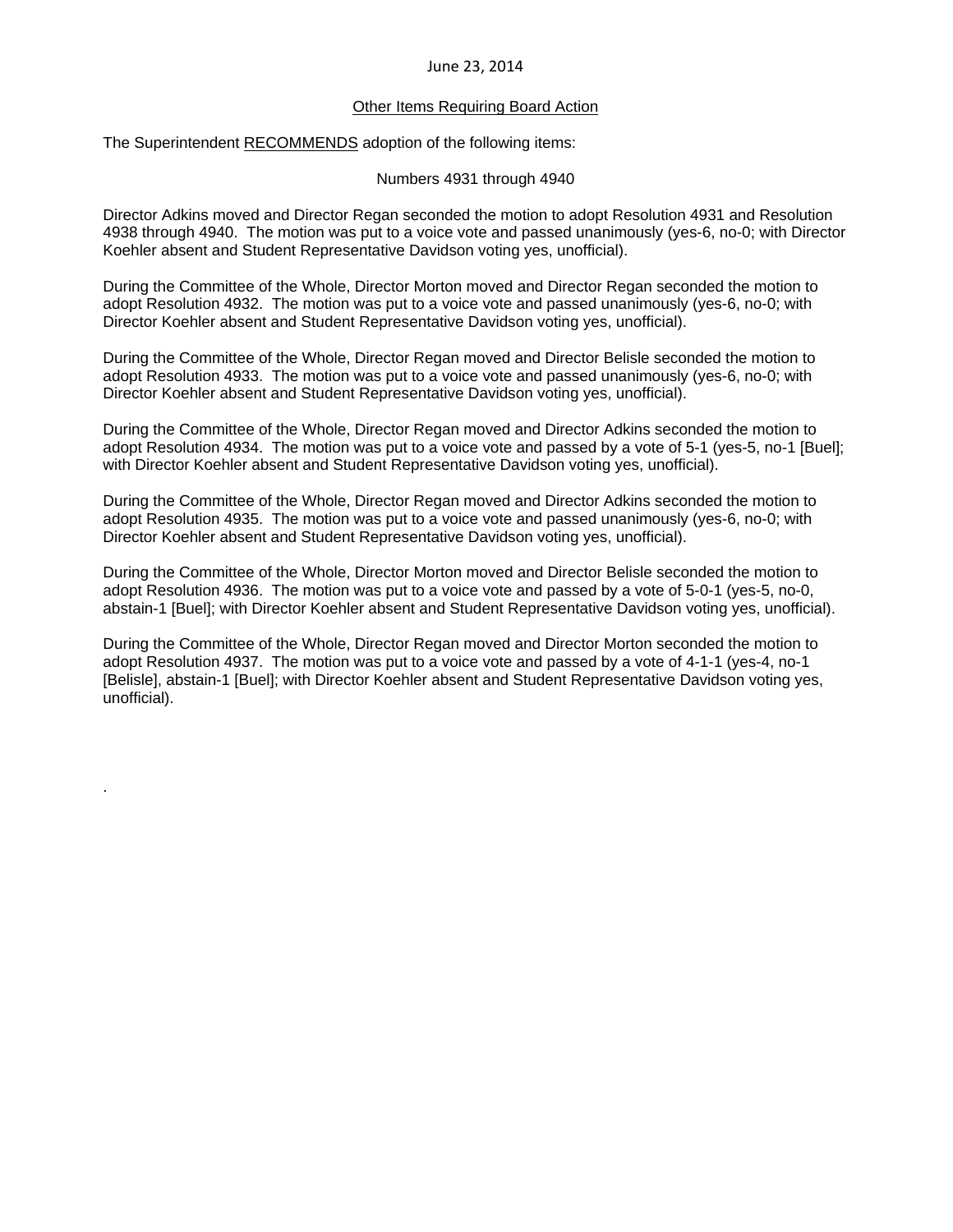#### **RESOLUTION No. 4931**

#### Resolution to Adopt Intergovernmental Agreement with the City of Portland Regarding Funding of Transportation Safety Improvements

# **RECITALS**

- A. The Board of Education (Board) adopted Resolution 4414, *Resolution to Adopt Memorandum of Understanding with the City of Portland Regarding Funding Transportation Safety Improvements* on February 28, 2011. The resolution authorized the Superintendent or her designee to develop a draft intergovernmental agreement and return to the Board for its approval.
- B. In May 2011, Portland Public Schools (District) and the City of Portland (City) signed a memorandum of understanding (MOU) outlining a process by which transportation improvements required by City regulations at District schools would be evaluated, prioritized and funded.
- C. District and City staff collaborated to develop an Intergovernmental Agreement (IGA) implementing the direction provided by the MOU and the resolutions adopting the MOU by the Board and City Council including:
	- 1. Directing funding priority for transportation safety improvements to be paid for by the District's 2012 voter-approved capital bond to schools receiving full modernization; replacement or improvements.
	- 2. Commits a maximum of \$5 million of District capital bond funding to transportation safety improvements;
	- 3. Development of a prioritized master project list of transportation safety improvement needs using Portland Bureau of Transportation Safe Routes to School (PBOT SRTS) continuous service plans; and
	- 4. Use of PBOT SRTS continuous service plans to demonstrate compliance with City's land use review transportation criteria.

#### **RESOLUTION**

- 1. The Board of Education reaffirms its commitment to providing safe and secure routes to and from school for every student, parent, and staff member in the District at every school within the District. The Board also reaffirms its obligation to meet the City's Land Use Review requirements to ensure the District's school facilities can be supported by the transportation system in the vicinity of each school.
- 2. The Board affirms use of PBOT SRTS equity-weighted criteria to develop a prioritized master project list of transportation safety improvement needs within District student walk areas.
- 3. The Board affirms its intent to fund up to \$5 million in transportation safety improvement projects identified through City conditions of approval and additional prioritized school-related active transportation projects. This \$5 million is intended to represent the District's financial obligation for transportation safety improvements over the life of the 2012 voter-approved eight-year capital bond program.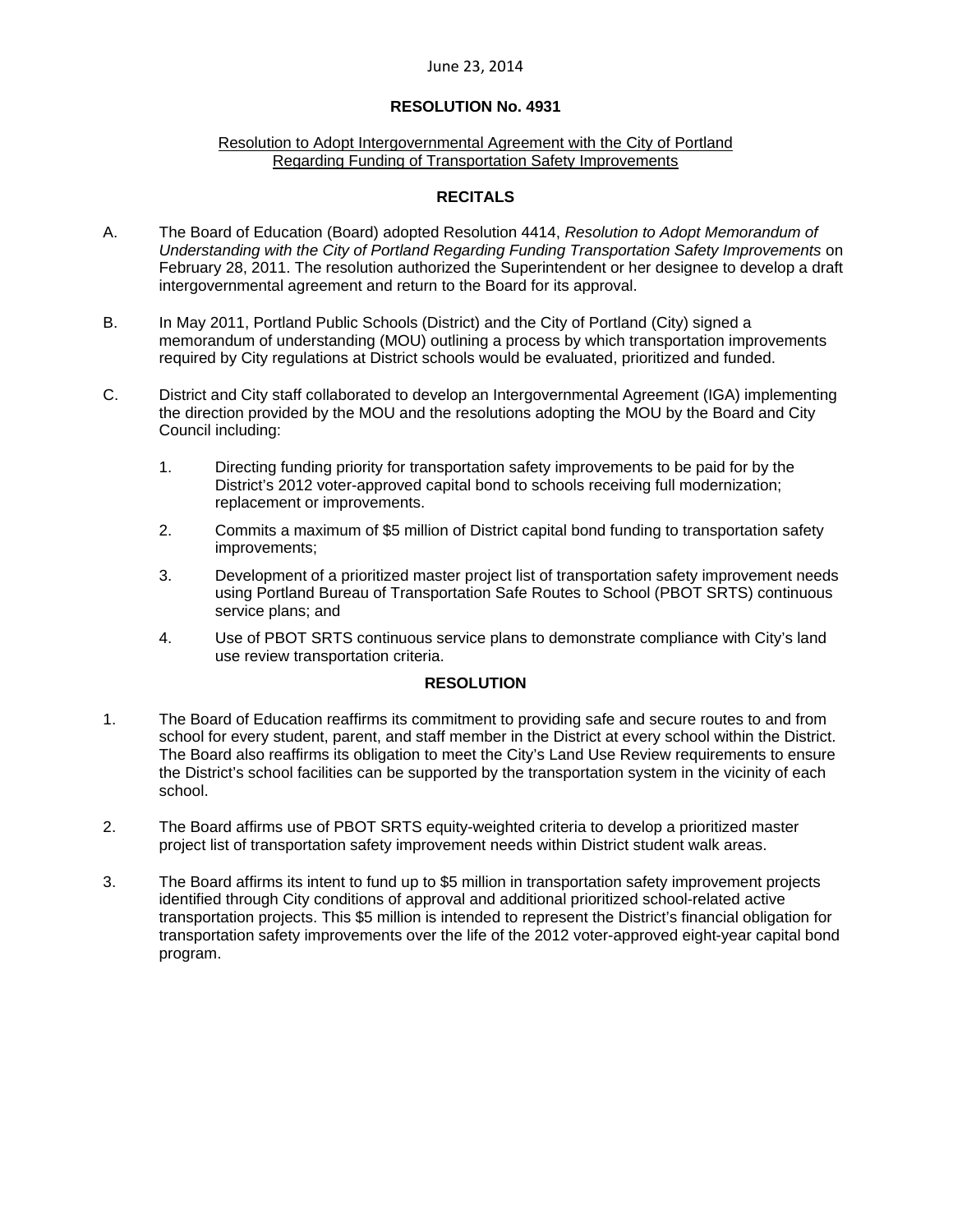- 4. The Board affirms the use of \$200,000 in funds from the Supplemental Transportation Project Update project for PBOT SRTS to provide traffic engineering, civic engagement and underserved community outreach consulting services when developing the master prioritized list of transportation safety improvements within District student walk areas.
- 5. The Board authorizes the Superintendent or her designee to enter into the intergovernmental agreement with the City of Portland.

*C. Sylvester / J. Dollard* 

#### **RESOLUTION No. 4932**

# Collective Bargaining Agreements between Portland Federation of School Professionals and School District No. 1, Multnomah County, Oregon

# **RESOLUTION**

The Chairperson of the Board of Education and the Chief Human Resources Officer are authorized and directed to execute the 2014 – 2017 Agreement (extending and replacing the current 2013 – 2015 Agreement) between the Portland Federation of School Professionals (Local 111), representing classified employees, and School District No. 1, Multnomah County, Oregon, on the terms presented to the Board and filed in the record of this meeting:

*S. Murray*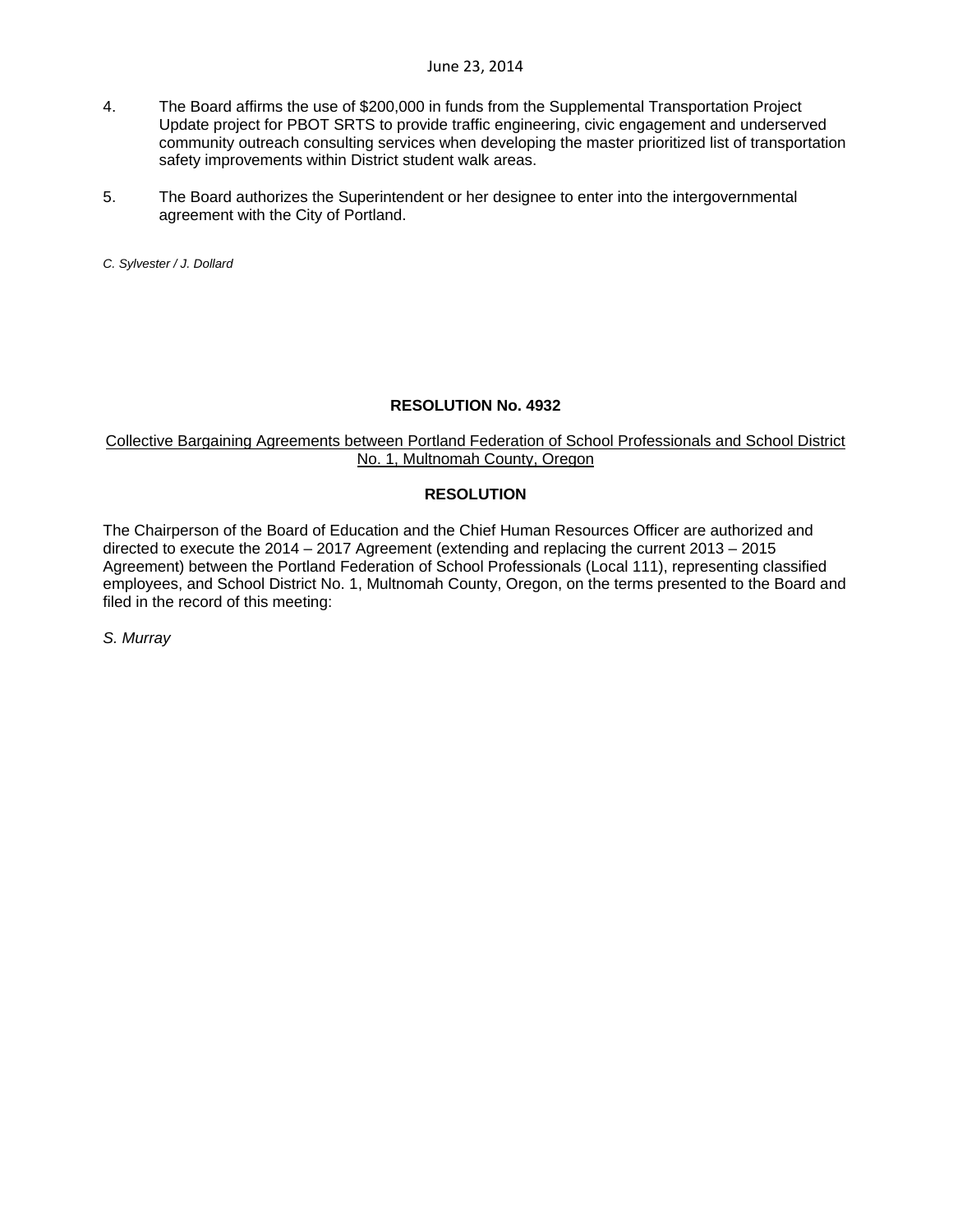### **RESOLUTION No. 4933**

#### Amendment No. 3 to the 2013/14 Budget for School District No. 1J, Multnomah County, Oregon

#### **RECITALS**

- A. On June 17, 2013 the Board, by way of Resolution No. 4775, voted to adopt an annual budget for the Fiscal Year 2013/14 as required under Local Budget Law.
- B. Board Policy 8.10.030-AD, "Budget Reallocations Post Budget Adoption," establishes the guidelines to ensure consistent and detailed communication on fiscal issues between the Superintendent and the Board of Education ("Board").
- C. Oregon Local Budget Law, ORS 294.471, allows budget changes after adoption under prescribed guidelines.
- D. On January 27, 2014, by way of Resolution No. 4864, the Board amended the FY 2013/14 budget.
- E. On April 21, 2014, by way of Resolution No. 4905, the Board amended the FY 2013/14 budget for a second time.
- F. This Amendment No. 3 further revises the FY 2013/2014 Adopted Budget under ORS 294.471 guidelines, which state the budget may be amended at a regular meeting of the governing body.
- G. Amendment No. 3 adjusts program allocations for funds to more accurately reflect intended expenditures.
- H. Expenditures in four funds (307 IT Projects Debt Service Fund, 309 SELP Debt Service Fund, 435 Energy Efficient Schools Fund and 445 Capital Asset Renewal Fund) will be changed by more than 10% under this amendment. Local budget law requires a public hearing on these changes.

# **RESOLUTION**

- 1. Having held a public hearing on this amendment as required under local budget law, the Board hereby amends budgeted expenditure appropriation levels as summarized by Fund and Appropriation Level in Attachment A for the fiscal year beginning July 1, 2013.
- *D. Wynde*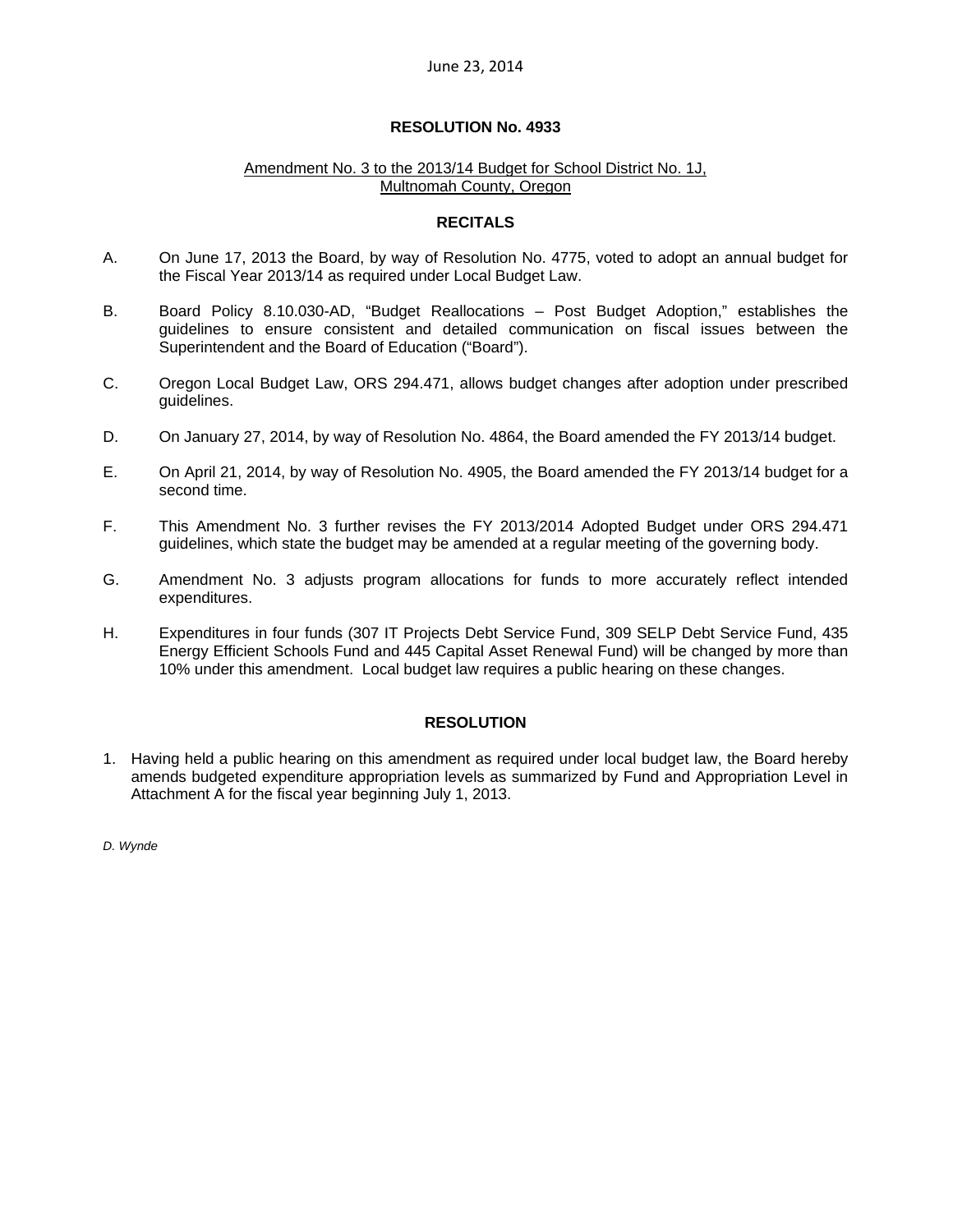# **ATTACHMENT "A" TO RESOLUTION No. 4933**  Amendment 3 for the 2013/14 Budget

|                                       |               | Scriedule of Crianges in Appropriations and Other Balances |               |             |               |
|---------------------------------------|---------------|------------------------------------------------------------|---------------|-------------|---------------|
| Fund 101 - General Fund               | Adopted       | Amendment                                                  | Amendment     | <b>This</b> | Amendment     |
|                                       | <b>Budget</b> | #1                                                         | #2            | Amendment   | $\#3$         |
|                                       |               |                                                            |               |             |               |
| Resources                             |               |                                                            |               |             |               |
| Beginning Fund Balance                | 21, 162, 140  | 37,457,015                                                 | 37,457,015    |             | 37,457,015    |
| Local Sources                         | 263, 159, 300 | 268, 359, 300                                              | 268, 359, 300 |             | 268, 359, 300 |
| <b>Intermediate Sources</b>           | 12,457,017    | 12,457,017                                                 | 12,457,017    |             | 12,457,017    |
| State Sources                         | 188,782,292   | 188,782,292                                                | 188,782,292   |             | 188,782,292   |
| <b>Federal Sources</b>                |               |                                                            |               |             |               |
| Other Sources                         | 2,000,000     | 100,000                                                    | 100,000       |             | 100,000       |
| Total                                 | 487,560,749   | 507, 155, 624                                              | 507, 155, 624 |             | 507, 155, 624 |
|                                       |               |                                                            |               |             |               |
| Requirements                          |               |                                                            |               |             |               |
| Instruction                           | 278, 962, 739 | 276,810,622                                                | 276,810,622   | (50,000)    | 276,760,622   |
| <b>Support Services</b>               | 181,866,916   | 185,990,098                                                | 185,990,098   | (673, 440)  | 185,316,658   |
| Enterprise & Community Services       | 1,640,220     | 1,699,784                                                  | 1,699,784     | 95,668      | 1,795,452     |
| Facilities Acquisition & Construction |               |                                                            |               |             |               |
| Debt Service & Transfers Out          | 4,906,785     | 8,421,744                                                  | 8,421,744     | 1,605,776   | 10,027,520    |
| Contingency                           | 20,184,089    | 34,233,376                                                 | 34,233,376    | (978,004)   | 33, 255, 372  |
| <b>Ending Fund Balance</b>            |               |                                                            |               |             |               |
| <b>T</b> otal                         | 487,560,749   | 507,155,624                                                | 507, 155, 624 |             | 507, 155, 624 |
|                                       |               |                                                            |               |             |               |
|                                       |               |                                                            |               |             |               |
|                                       | Adopted       | Amendment                                                  | Amendment     | <b>This</b> | Amendment     |
| Fund 202 - Cafeteria Fund             | <b>Budget</b> | #1                                                         | #2            | Amendment   | #3            |
|                                       |               |                                                            |               |             |               |
| Resources                             |               |                                                            |               |             |               |
| <b>Beginning Fund Balance</b>         | 3,541,721     | 4,516,692                                                  | 4,516,692     |             | 4,516,692     |
| <b>Local Sources</b>                  | 3,663,211     | 3,663,211                                                  | 3,663,211     | 41,500      | 3,704,711     |
| Intermediate Sources                  |               |                                                            |               |             |               |
| <b>State Sources</b>                  | 216,543       | 324,355                                                    | 324,355       |             | 324,355       |
| <b>Federal Sources</b>                | 13,261,905    | 13,212,268                                                 | 13,212,268    | 145,844     | 13,358,112    |
| Other Sources                         |               |                                                            |               |             |               |
| <b>T</b> otal                         | 20,683,380    | 21,716,526                                                 | 21,716,526    | 187,344     | 21,903,870    |
|                                       |               |                                                            |               |             |               |
| Requirements                          |               |                                                            |               |             |               |
| Instruction                           |               |                                                            |               |             |               |
| <b>Support Services</b>               |               |                                                            |               |             |               |
| Enterprise & Community Services       | 18,685,858    | 19,719,004                                                 | 19,719,004    | (529, 900)  | 19,189,104    |
| Facilities Acquisition & Construction |               |                                                            |               |             |               |
| Debt Service & Transfers Out          |               |                                                            |               |             |               |
| Contingency                           |               |                                                            |               |             |               |
| <b>Ending Fund Balance</b>            | 1,997,522     | 1,997,522                                                  | 1,997,522     | 717,244     | 2,714,766     |

# Schedule of Changes in Appropriations and Other Balances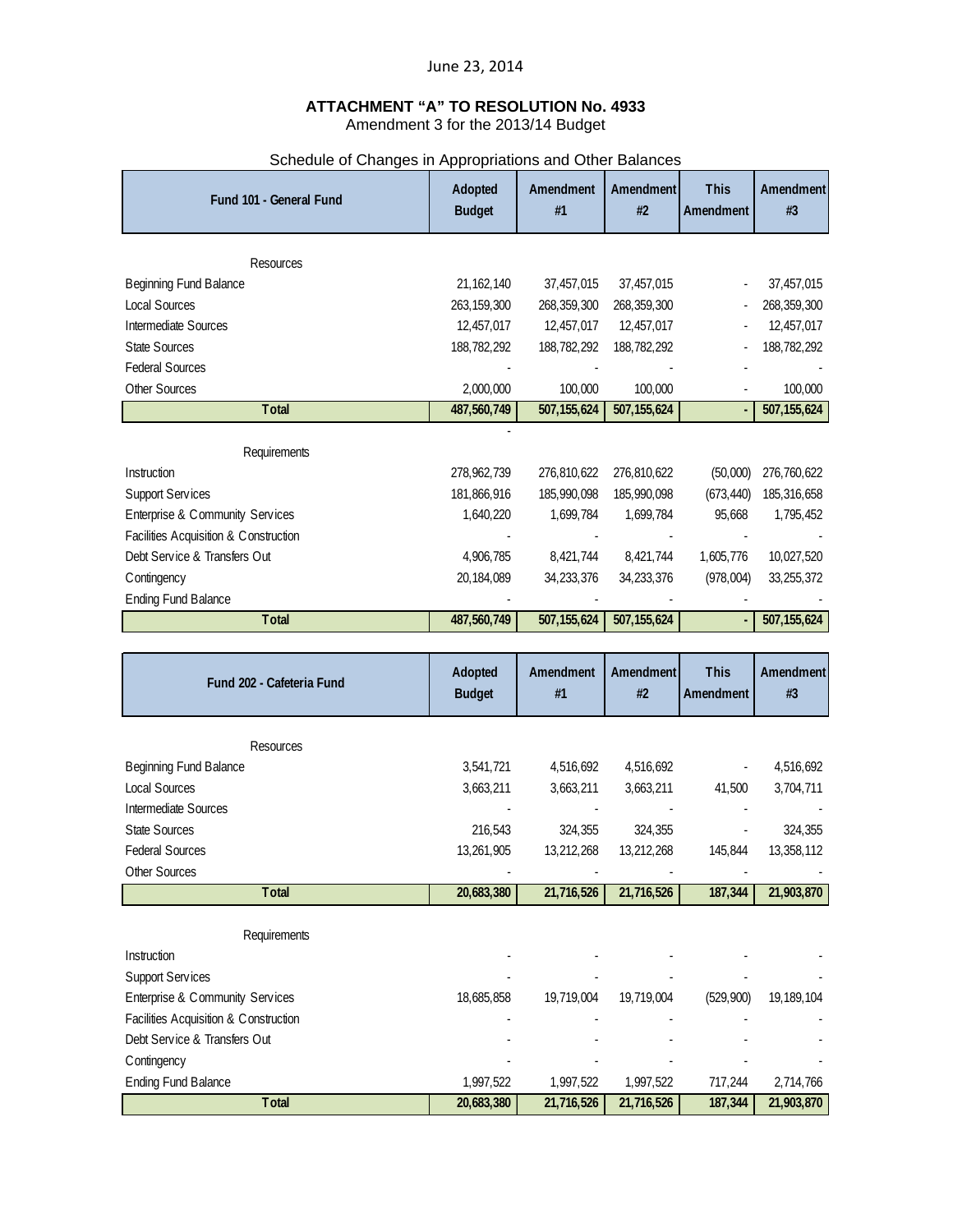June 23, 2014

| Fund 205 - Grants Fund                                     | Adopted                  | Amendment                | <b>Amendment</b>         | <b>This</b>              | Amendment                |
|------------------------------------------------------------|--------------------------|--------------------------|--------------------------|--------------------------|--------------------------|
|                                                            | <b>Budget</b>            | #1                       | #2                       | Amendment                | #3                       |
|                                                            |                          |                          |                          |                          |                          |
| Resources                                                  |                          |                          |                          |                          |                          |
| Beginning Fund Balance<br><b>Local Sources</b>             |                          |                          |                          |                          |                          |
|                                                            | 1,884,377                | 1,884,377                | 1,884,377                |                          | 1,884,377                |
| Intermediate Sources<br><b>State Sources</b>               |                          |                          |                          |                          |                          |
| <b>Federal Sources</b>                                     | 16,536,346<br>46,675,731 | 16,536,346<br>46,675,731 | 16,536,346<br>46,675,731 |                          | 16,536,346<br>46,675,731 |
| Other Sources                                              |                          |                          |                          |                          |                          |
| <b>Total</b>                                               | 65,096,454               | 65,096,454               | 65,096,454               |                          | 65,096,454               |
|                                                            |                          |                          |                          |                          |                          |
| Requirements                                               |                          |                          |                          |                          |                          |
| Instruction                                                | 37,105,815               | 37, 105, 815             | 37,105,815               | (1,500,000)              | 35,605,815               |
| <b>Support Services</b>                                    | 26,007,073               | 26,007,073               | 26,007,073               | $\overline{\phantom{a}}$ | 26,007,073               |
| Enterprise & Community Services                            | 1,983,566                | 1,983,566                | 1,983,566                | 1,500,000                | 3,483,566                |
| Facilities Acquisition & Construction                      |                          |                          |                          |                          |                          |
| Debt Service & Transfers Out                               |                          |                          |                          |                          |                          |
| Contingency                                                |                          |                          |                          |                          |                          |
| <b>Ending Fund Balance</b>                                 |                          |                          |                          |                          |                          |
|                                                            |                          |                          |                          |                          |                          |
| <b>Total</b>                                               | 65,096,454               | 65,096,454               | 65,096,454               |                          | 65,096,454               |
|                                                            |                          |                          |                          |                          |                          |
|                                                            |                          |                          | Amendment                | <b>This</b>              |                          |
| Fund 225 - PERS Rate Stabilization Reserve Fund            | Adopted<br><b>Budget</b> | Amendment<br>#1          | #2                       | Amendment                | Amendment<br>$\#3$       |
|                                                            |                          |                          |                          |                          |                          |
| Resources                                                  |                          |                          |                          |                          |                          |
| Beginning Fund Balance                                     | 13,574,383               | 15,476,100               | 15,476,100               |                          | 15,476,100               |
| <b>Local Sources</b>                                       | 195,200                  | 195,200                  | 195,200                  | 60,000                   | 255,200                  |
| Intermediate Sources                                       |                          |                          |                          |                          |                          |
| State Sources                                              |                          |                          |                          |                          |                          |
| <b>Federal Sources</b>                                     |                          |                          |                          |                          |                          |
| Other Sources                                              |                          |                          |                          |                          |                          |
| Total                                                      | 13,769,583               | 15,671,300               | 15,671,300               | 60,000                   | 15,731,300               |
|                                                            |                          |                          |                          |                          |                          |
| Requirements                                               |                          |                          |                          |                          |                          |
| Instruction                                                |                          |                          |                          |                          |                          |
| <b>Support Services</b><br>Enterprise & Community Services |                          |                          |                          |                          |                          |

Debt Service & Transfers Out 1,900,000 and 1,900,000 Contingency and the state of the state of the state of the state of the state of the state of the state of the state of the state of the state of the state of the state of the state of the state of the state of the state o Ending Fund Balance 11,869,583 15,671,300 15,671,300 60,000 15,731,300

Total 13,769,583 15,671,300 15,671,300 60,000 15,731,300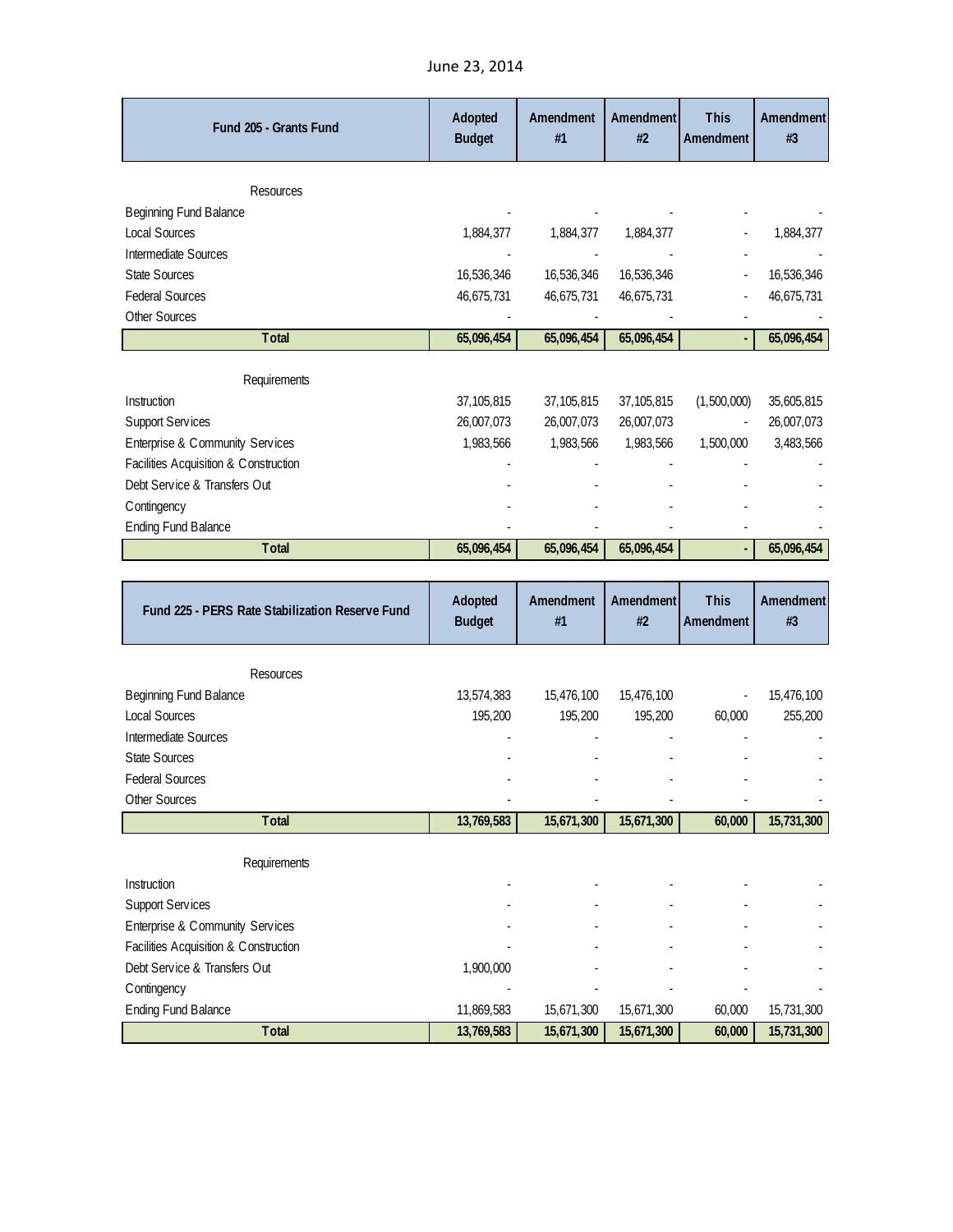| Fund 307 - IT Projects Debt Service Fund    | Adopted<br><b>Budget</b> | Amendment<br>#1 | Amendment<br>#2 | <b>This</b><br>Amendment | Amendment<br>#3 |
|---------------------------------------------|--------------------------|-----------------|-----------------|--------------------------|-----------------|
| Resources                                   |                          |                 |                 |                          |                 |
| Beginning Fund Balance                      |                          |                 |                 |                          |                 |
| Local Sources                               |                          |                 |                 |                          |                 |
| Intermediate Sources                        |                          |                 |                 |                          |                 |
| <b>State Sources</b>                        |                          |                 |                 |                          |                 |
| <b>Federal Sources</b>                      |                          |                 |                 |                          |                 |
| Other Sources                               | 1,587,362                | 1,587,362       | 1,587,362       | 489,972                  | 2,077,334       |
| <b>Total</b>                                | 1,587,362                | 1,587,362       | 1,587,362       | 489,972                  | 2,077,334       |
|                                             |                          |                 |                 |                          |                 |
| Requirements                                |                          |                 |                 |                          |                 |
| Instruction                                 |                          |                 |                 |                          |                 |
| <b>Support Services</b>                     |                          |                 |                 |                          |                 |
| Enterprise & Community Services             |                          |                 |                 |                          |                 |
| Facilities Acquisition & Construction       |                          |                 |                 |                          |                 |
| Debt Service & Transfers Out                | 1,587,362                | 1,587,362       | 1,587,362       | 489,972                  | 2,077,334       |
| Contingency                                 |                          |                 |                 |                          |                 |
| <b>Ending Fund Balance</b>                  |                          |                 |                 |                          |                 |
| Total                                       | 1,587,362                | 1,587,362       | 1,587,362       | 489,972                  | 2,077,334       |
|                                             |                          |                 |                 |                          |                 |
| Fund 309 - SELP Debt Service Fund           | Adopted                  | Amendment       | Amendment       | <b>This</b>              | Amendment       |
|                                             | <b>Budget</b>            | #1              | #2              | Amendment                | #3              |
|                                             |                          |                 |                 |                          |                 |
| Resources<br>Beginning Fund Balance         |                          |                 |                 |                          |                 |
| Local Sources                               |                          |                 |                 |                          |                 |
| Intermediate Sources                        |                          |                 |                 |                          |                 |
| <b>State Sources</b>                        |                          |                 |                 |                          |                 |
| <b>Federal Sources</b>                      |                          |                 |                 |                          |                 |
| Other Sources                               | 76,284                   | 76,285          | 76,285          | 115,804                  | 192,089         |
| Total                                       | 76,284                   | 76,285          | 76,285          | 115,804                  | 192,089         |
| Requirements                                |                          |                 |                 |                          |                 |
| Instruction                                 |                          |                 |                 |                          |                 |
|                                             |                          |                 |                 |                          |                 |
|                                             |                          |                 |                 |                          |                 |
| <b>Support Services</b>                     |                          |                 |                 |                          |                 |
| Enterprise & Community Services             |                          |                 |                 |                          |                 |
| Facilities Acquisition & Construction       |                          |                 |                 |                          |                 |
| Debt Service & Transfers Out<br>Contingency | 76,284                   | 76,285          | 76,285          | 115,804                  | 192,089         |

**Total 76,284 76,285 76,285 115,804 192,089**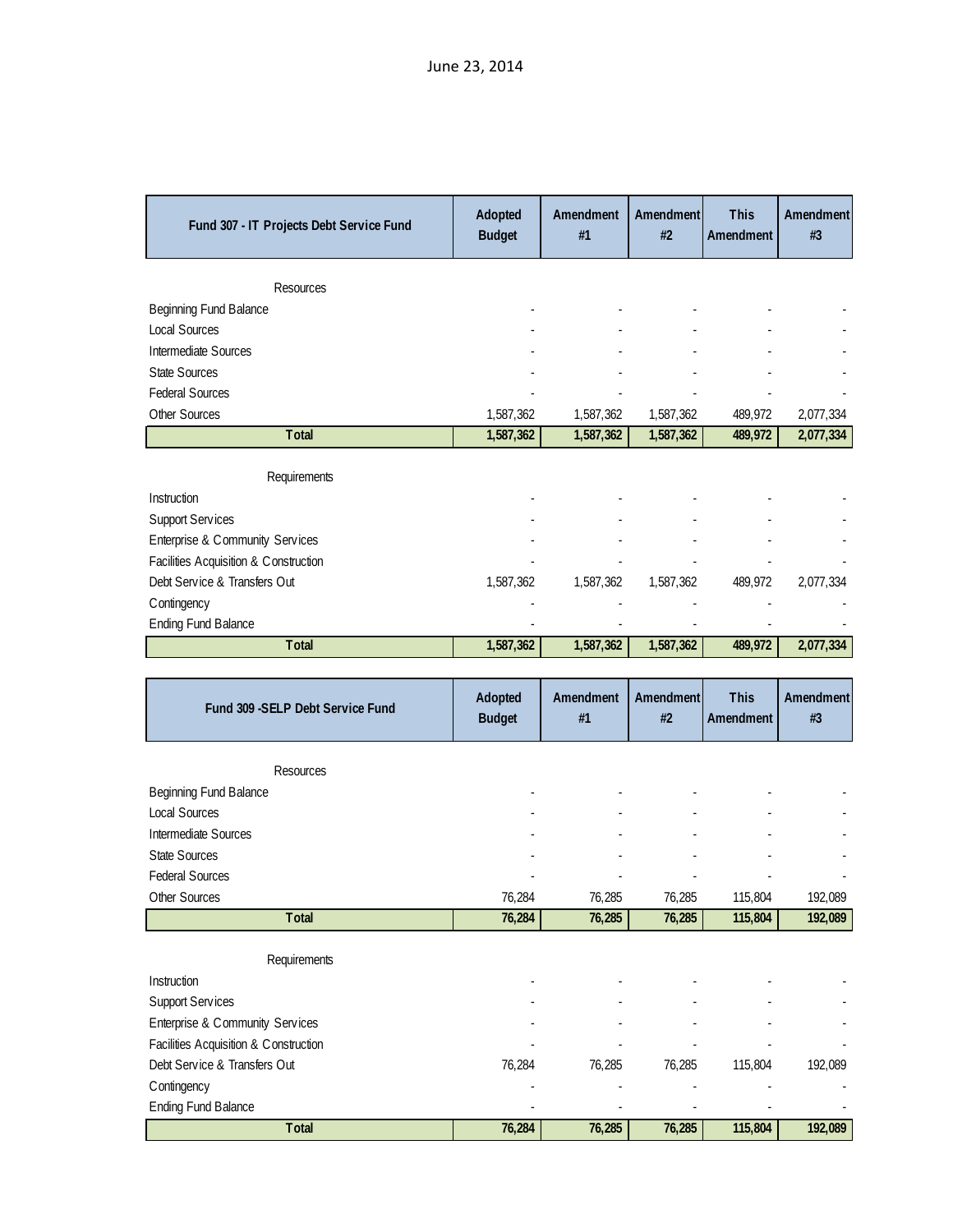| Fund 350 - GO Bonds Debt Service Fund     | Adopted<br><b>Budget</b> | Amendment<br>#1 | Amendment<br>#2 | <b>This</b><br>Amendment | Amendment<br>#3 |
|-------------------------------------------|--------------------------|-----------------|-----------------|--------------------------|-----------------|
| Resources                                 |                          |                 |                 |                          |                 |
| Beginning Fund Balance                    |                          |                 |                 |                          |                 |
| <b>Local Sources</b>                      | 43,262,232               | 43,262,232      | 43,262,232      | (1,000,000)              | 42,262,232      |
| Intermediate Sources                      |                          |                 |                 |                          |                 |
| <b>State Sources</b>                      |                          |                 |                 |                          |                 |
| <b>Federal Sources</b>                    |                          |                 |                 |                          |                 |
| Other Sources                             |                          |                 |                 | 1,000,000                | 1,000,000       |
| <b>Total</b>                              | 43,262,232               | 43,262,232      | 43,262,232      |                          | 43,262,232      |
| Requirements                              |                          |                 |                 |                          |                 |
| Instruction                               |                          |                 |                 |                          |                 |
| <b>Support Services</b>                   |                          |                 |                 |                          |                 |
| Enterprise & Community Services           |                          |                 |                 |                          |                 |
| Facilities Acquisition & Construction     |                          |                 |                 |                          |                 |
| Debt Service & Transfers Out              | 43,262,232               | 43,262,232      | 43,262,232      |                          | 43,262,232      |
| C ontingency                              |                          |                 |                 |                          |                 |
| <b>Ending Fund Balance</b>                |                          |                 |                 |                          |                 |
| <b>Total</b>                              | 43,262,232               | 43,262,232      | 43,262,232      |                          | 43,262,232      |
|                                           |                          |                 |                 |                          |                 |
|                                           |                          |                 |                 |                          |                 |
| Fund 404 - Construction Excise Fund       | Adopted<br><b>Budget</b> | Amendment<br>#1 | Amendment<br>#2 | <b>This</b><br>Amendment | Amendment<br>#3 |
|                                           |                          |                 |                 |                          |                 |
| Resources                                 |                          |                 |                 |                          |                 |
| Beginning Fund Balance                    | 7,472,033                | 8,572,292       | 8,572,292       |                          | 8,572,292       |
| <b>Local Sources</b>                      | 1,611,000                | 3,011,000       | 3,011,000       | 818,695                  | 3,829,695       |
| Intermediate Sources                      |                          |                 |                 |                          |                 |
| <b>State Sources</b>                      |                          |                 |                 |                          |                 |
| <b>Federal Sources</b>                    |                          |                 |                 |                          |                 |
| Other Sources<br>Total                    | 9,083,033                | 11,583,292      | 11,583,292      | 818,695                  | 12,401,987      |
|                                           |                          |                 |                 |                          |                 |
| Requirements                              |                          |                 |                 |                          |                 |
| Instruction                               |                          |                 |                 |                          |                 |
| <b>Support Services</b>                   |                          |                 |                 |                          |                 |
| Enterprise & Community Services           |                          |                 |                 |                          |                 |
| Facilities Acquisition & Construction     | 9,083,033                | 11,583,292      | 11,583,292      | 818,695                  | 12,401,987      |
| Debt Service & Transfers Out              |                          |                 |                 |                          |                 |
| Contingency<br><b>Ending Fund Balance</b> |                          |                 |                 |                          |                 |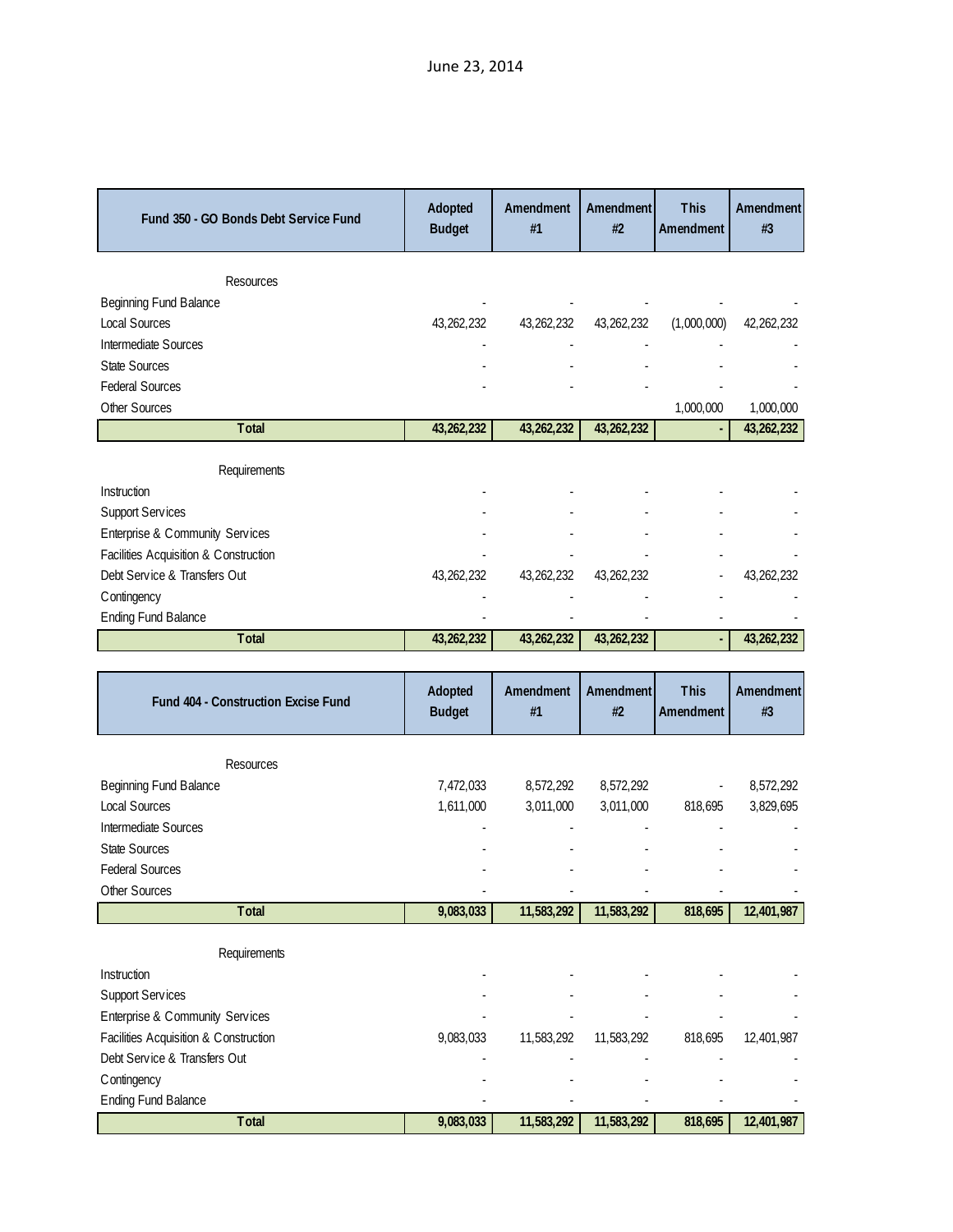| Fund 407 - IT Systems Project Fund                                    | Adopted<br><b>Budget</b> | Amendment<br>#1 | Amendment<br>#2 | <b>This</b><br>Amendment | Amendment<br>#3 |
|-----------------------------------------------------------------------|--------------------------|-----------------|-----------------|--------------------------|-----------------|
| Resources                                                             |                          |                 |                 |                          |                 |
| Beginning Fund Balance                                                | 759,805                  | 969,032         | 969,032         |                          | 969,032         |
| <b>Local Sources</b>                                                  | 500                      | 375,522         | 375,522         | 187,673                  | 563,195         |
| Intermediate Sources                                                  |                          |                 |                 |                          |                 |
| State Sources                                                         |                          |                 |                 |                          |                 |
| <b>Federal Sources</b>                                                |                          |                 |                 |                          |                 |
| Other Sources                                                         |                          | 3,500,000       | 3,500,000       |                          | 3,500,000       |
| Total                                                                 | 760,305                  | 4,844,554       | 4,844,554       | 187,673                  | 5,032,227       |
| Requirements                                                          |                          |                 |                 |                          |                 |
| Instruction                                                           |                          |                 |                 |                          |                 |
| <b>Support Services</b>                                               | 660,351                  | 4,568,382       | 4,568,382       | 187,673                  | 4,756,055       |
| Enterprise & Community Services                                       |                          |                 |                 |                          |                 |
| Facilities Acquisition & Construction                                 |                          |                 |                 |                          |                 |
| Debt Service & Transfers Out                                          |                          |                 |                 |                          |                 |
| C ontingency                                                          | 99,954                   | 276,172         | 276,172         |                          | 276,172         |
| <b>Ending Fund Balance</b>                                            |                          |                 |                 |                          |                 |
| <b>Total</b>                                                          | 760,305                  | 4,844,554       | 4,844,554       | 187,673                  | 5,032,227       |
|                                                                       |                          |                 |                 |                          |                 |
|                                                                       |                          |                 |                 |                          |                 |
| Fund 435 - Energy Efficient Schools Fund                              | Adopted<br><b>Budget</b> | Amendment<br>#1 | Amendment<br>#2 | <b>This</b><br>Amendment | Amendment<br>#3 |
|                                                                       |                          |                 |                 |                          |                 |
| Resources                                                             |                          |                 |                 |                          |                 |
| Beginning Fund Balance                                                | 577,791                  | 891,439         | 891,439         |                          | 891,439         |
| <b>Local Sources</b>                                                  | 856,336                  | 1,070,503       | 1,070,503       | (360, 638)               | 709,865         |
| Intermediate Sources<br>State Sources                                 |                          |                 |                 |                          |                 |
| <b>Federal Sources</b>                                                |                          |                 |                 |                          |                 |
| Other Sources                                                         |                          |                 |                 |                          |                 |
| Total                                                                 | 1,434,127                | 1,961,942       | 1,961,942       | (360, 638)               | 1,601,304       |
|                                                                       |                          |                 |                 |                          |                 |
| Requirements                                                          |                          |                 |                 |                          |                 |
| Instruction                                                           |                          |                 |                 |                          |                 |
| <b>Support Services</b>                                               |                          |                 |                 |                          |                 |
| Enterprise & Community Services                                       |                          |                 |                 |                          |                 |
| Facilities Acquisition & Construction<br>Debt Service & Transfers Out | 1,434,127                | 1,961,942       | 1,961,942       | (360, 638)               | 1,601,304       |
| Contingency                                                           |                          |                 |                 |                          |                 |
| <b>Ending Fund Balance</b>                                            |                          |                 |                 |                          |                 |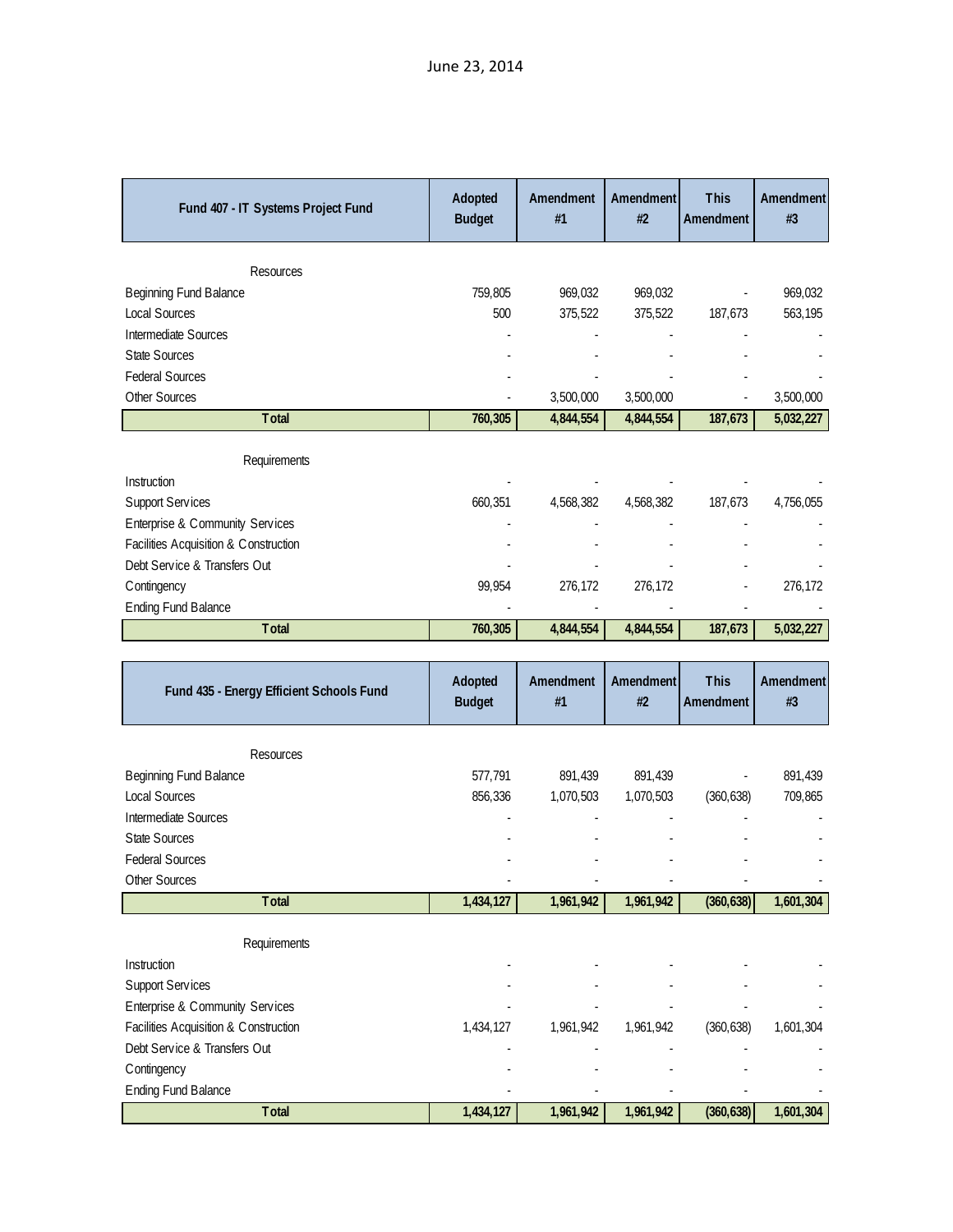| Fund 438 - Facilities Capital Project Fund | Adopted<br><b>Budget</b> | Amendment<br>#1 | Amendment<br>#2 | <b>This</b><br>Amendment | <b>Amendment</b><br>#3 |
|--------------------------------------------|--------------------------|-----------------|-----------------|--------------------------|------------------------|
| Resources                                  |                          |                 |                 |                          |                        |
| Beginning Fund Balance                     | 3,898,931                | 5,908,524       | 5,908,524       |                          | 5,908,524              |
| Local Sources                              | 3,000                    | 163,000         | 163,000         | 360,638                  | 523,638                |
| Intermediate Sources                       |                          |                 |                 |                          |                        |
| <b>State Sources</b>                       | 1,300,000                | 1,300,000       | 1,300,000       |                          | 1,300,000              |
| <b>Federal Sources</b>                     |                          |                 |                 |                          |                        |
| Other Sources                              | 681,024                  | 681,024         | 681,024         |                          | 681,024                |
| <b>T</b> otal                              | 5,882,955                | 8,052,548       | 8,052,548       | 360,638                  | 8,413,186              |
| Requirements                               |                          |                 |                 |                          |                        |
| Instruction                                |                          |                 |                 |                          |                        |
| <b>Support Services</b>                    |                          |                 | 1,500           |                          | 1,500                  |
| Enterprise & Community Services            |                          |                 |                 |                          |                        |
| Facilities Acquisition & Construction      | 5,882,955                | 8,052,548       | 8,051,048       | 360,638                  | 8,411,686              |
| Debt Service & Transfers Out               |                          |                 |                 |                          |                        |
| Contingency                                |                          |                 |                 |                          |                        |
| <b>Ending Fund Balance</b>                 |                          |                 |                 |                          |                        |
| <b>T</b> otal                              | 5,882,955                | 8,052,548       | 8,052,548       | 360,638                  | 8,413,186              |

|  |  | June 23, 2014 |
|--|--|---------------|
|--|--|---------------|

| Fund 445 - Capital Asset Renewal Fund | Adopted<br><b>Budget</b> | Amendment<br>#1 | Amendment<br>#2 | <b>This</b><br>Amendment | Amendment<br>#3 |
|---------------------------------------|--------------------------|-----------------|-----------------|--------------------------|-----------------|
| Resources                             |                          |                 |                 |                          |                 |
| Beginning Fund Balance                | 116,831                  | 206,897         | 206,897         |                          | 206,897         |
| <b>Local Sources</b>                  | 52,200                   | 52,200          | 52,200          |                          | 52,200          |
| Intermediate Sources                  |                          |                 |                 |                          |                 |
| <b>State Sources</b>                  |                          |                 |                 |                          |                 |
| <b>Federal Sources</b>                |                          |                 |                 |                          |                 |
| Other Sources                         |                          |                 |                 | 1,993,185                | 1,993,185       |
| Total                                 | 169,031                  | 259,097         | 259,097         | 1,993,185                | 2,252,282       |
| Requirements                          |                          |                 |                 |                          |                 |
| Instruction                           |                          |                 |                 |                          |                 |
| <b>Support Services</b>               |                          |                 |                 |                          |                 |
| Enterprise & Community Services       |                          |                 |                 |                          |                 |
| Facilities Acquisition & Construction | 169,031                  | 259,097         | 259,097         | 1,993,185                | 2,252,282       |
| Debt Service & Transfers Out          |                          |                 |                 |                          |                 |
| C ontingency                          |                          |                 |                 |                          |                 |
| <b>Ending Fund Balance</b>            |                          |                 |                 |                          |                 |
| <b>T</b> otal                         | 169,031                  | 259,097         | 259,097         | 1,993,185                | 2,252,282       |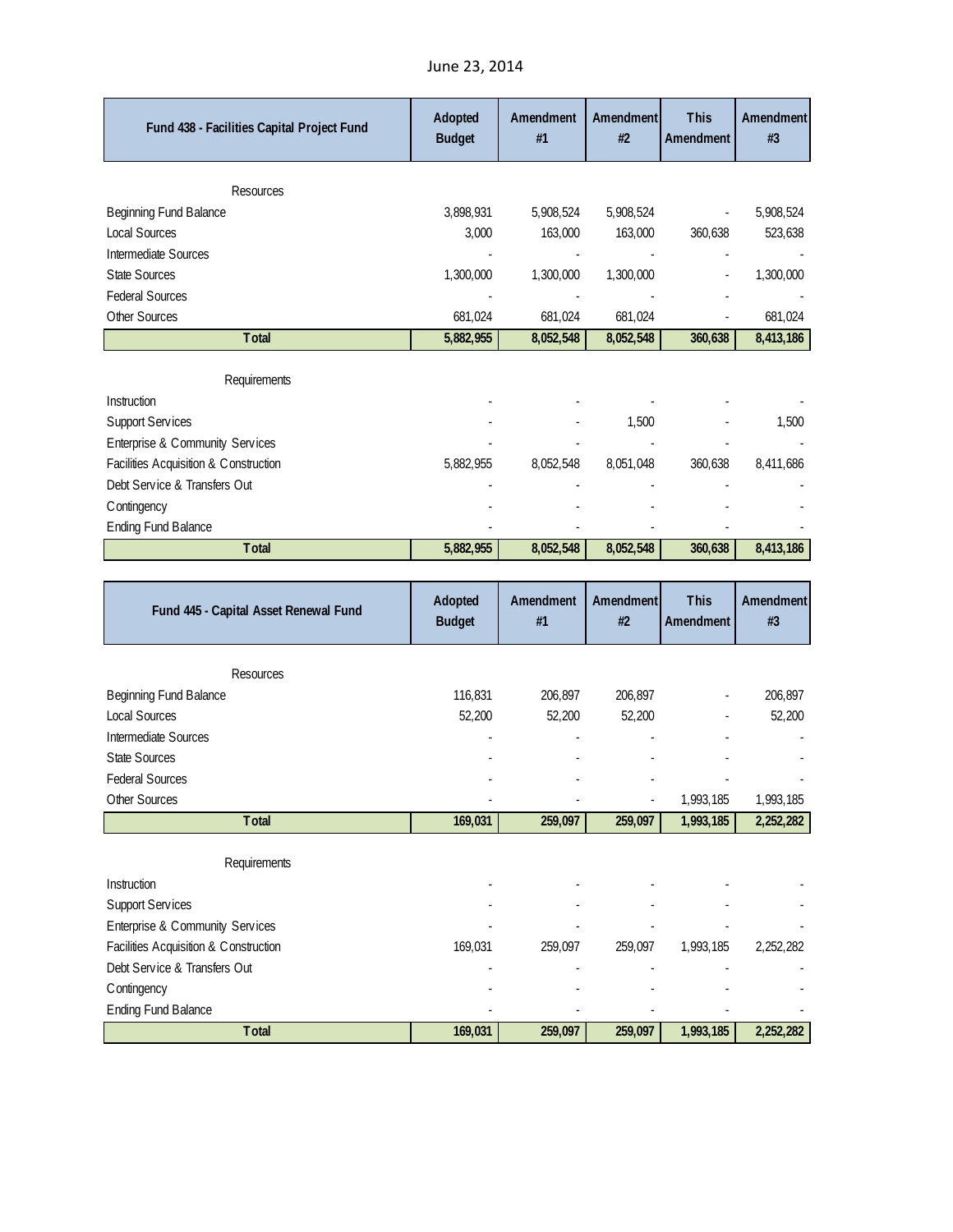| Fund 450 - GO Bond Fund               | Adopted<br><b>Budget</b> | Amendment<br>#1 | Amendment<br>#2 | <b>This</b><br>Amendment | Amendment<br>#3 |
|---------------------------------------|--------------------------|-----------------|-----------------|--------------------------|-----------------|
| Resources                             |                          |                 |                 |                          |                 |
| Beginning Fund Balance                | 103,592,062              | 109,235,424     | 109,235,424     |                          | 109,235,424     |
| Local Sources                         | 28,000                   | 28,000          | 28,000          | 220,000                  | 248,000         |
| Intermediate Sources                  |                          |                 |                 |                          |                 |
| <b>State Sources</b>                  |                          |                 |                 |                          |                 |
| <b>Federal Sources</b>                |                          |                 |                 |                          |                 |
| Other Sources                         |                          |                 |                 |                          |                 |
| <b>Total</b>                          | 103,620,062              | 109,263,424     | 109,263,424     | 220,000                  | 109,483,424     |
| Requirements                          |                          |                 |                 |                          |                 |
| Instruction                           |                          |                 |                 |                          |                 |
| Support Services                      |                          |                 | 148,500         |                          | 148,500         |
| Enterprise & Community Services       |                          |                 |                 |                          |                 |
| Facilities Acquisition & Construction | 36, 304, 899             | 38,899,570      | 38,751,070      |                          | 38,751,070      |
| Debt Service & Transfers Out          |                          |                 |                 |                          |                 |
| Contingency                           | 67,315,163               | 70,363,854      | 70,363,854      | 220,000                  | 70,583,854      |
| <b>Ending Fund Balance</b>            |                          |                 |                 |                          |                 |
| <b>Total</b>                          | 103,620,062              | 109,263,424     | 109,263,424     | 220,000                  | 109,483,424     |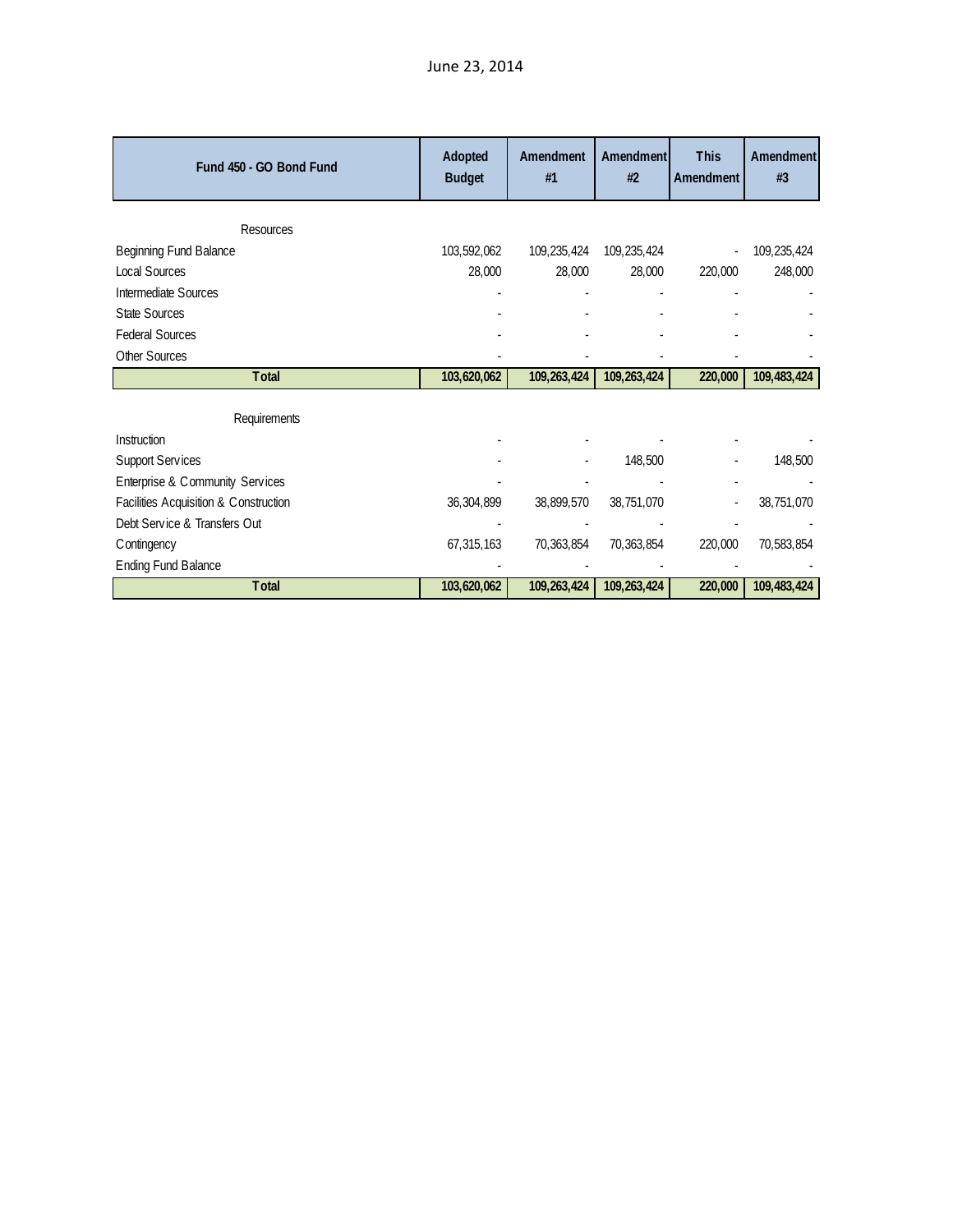# **RESOLUTION No. 4934**

# Impose Taxes and Adoption of the FY 2014/15 Budget for School District No. 1J, Multnomah County, Oregon

# **RECITALS**

- A. Oregon Local Budget Law, ORS 294.428, requires each legal jurisdiction's Budget Committee approve a budget and specify *ad valorem* property tax rate for all funds.
- B. The Board of Education ("Board") appointed a Citizen Budget Review Committee ("CBRC") to review the Proposed Budget and current year expenditures of the existing Local Option Levy. The CBRC acts in an advisory capacity to the Board.
- C. On May 12, 2014, the Budget Committee received testimony and a report on the current year Local Option Levy expenditures, and testimony and budget recommendations from the CBRC.
- D. On May 19, 2014, by way of Resolution No. 4918, and under the provisions of Oregon Local Budget Law (ORS Ch. 294), the Budget Committee for School District No. 1J, Multnomah County, Oregon ("District"), approved the FY 2014/15 budget and imposed taxes.
- E. Oregon Local Budget Law, ORS 294.431, requires submission of the budget document to the Tax Supervising Conservation Commission ("TSCC") by May 15 of each year. Portland Public Schools ("PPS") applied for, and was granted an extension to this deadline, and submitted the PPS budget to TSCC as required.
- F. The TSCC held a public hearing on the Approved Budget on June 23, 2014.
- G. ORS 457.010(4)(a)(D) provides the opportunity for a school district to exclude from urban renewal divide-the-taxes that amount with a statutory rate limit on July 1, 2003, that is greater than \$4.50 per \$1,000 of assessed value, to the extent that the rate limit was increased under section 11 (5)(d), Article XI of the Oregon Constitution and, property tax revenue from said increase is excluded from local revenues, as that term is used in ORS Chapter 327, and provided that the school district notifies the county assessor of the rate to be excluded for the current fiscal year not later than July 15.
- H. Portland Public Schools has a statutory rate limit that in is in excess of the \$4.50 limitation that includes an increase under section 11 (5) (d), Article XI of the Oregon Constitution.

# **RESOLUTION**

- 1. The District's Board of Education hereby adopts the budget for the fiscal year 2014/15, as summarized in Attachment "A", in the total amount of \$880,120,133.
- 2. The Board appropriates for the fiscal year beginning July 1, 2014, the amounts summarized by program in Attachment A to this resolution and as detailed in the budget book, Adopted Budget, for the fiscal year 2014/15, School District 1J, Multnomah County, Oregon.
- 3. The Board resolves that the District hereby imposes the taxes provided for in the adopted budget:
	- a. At the rate of \$5.2781 per \$1,000 of assessed value for operations;
	- b. At the rate of \$1.9900 per \$1,000 of assessed value for local option tax for operations;
	- c. In the amount of \$47,906,755 for exempt bonds.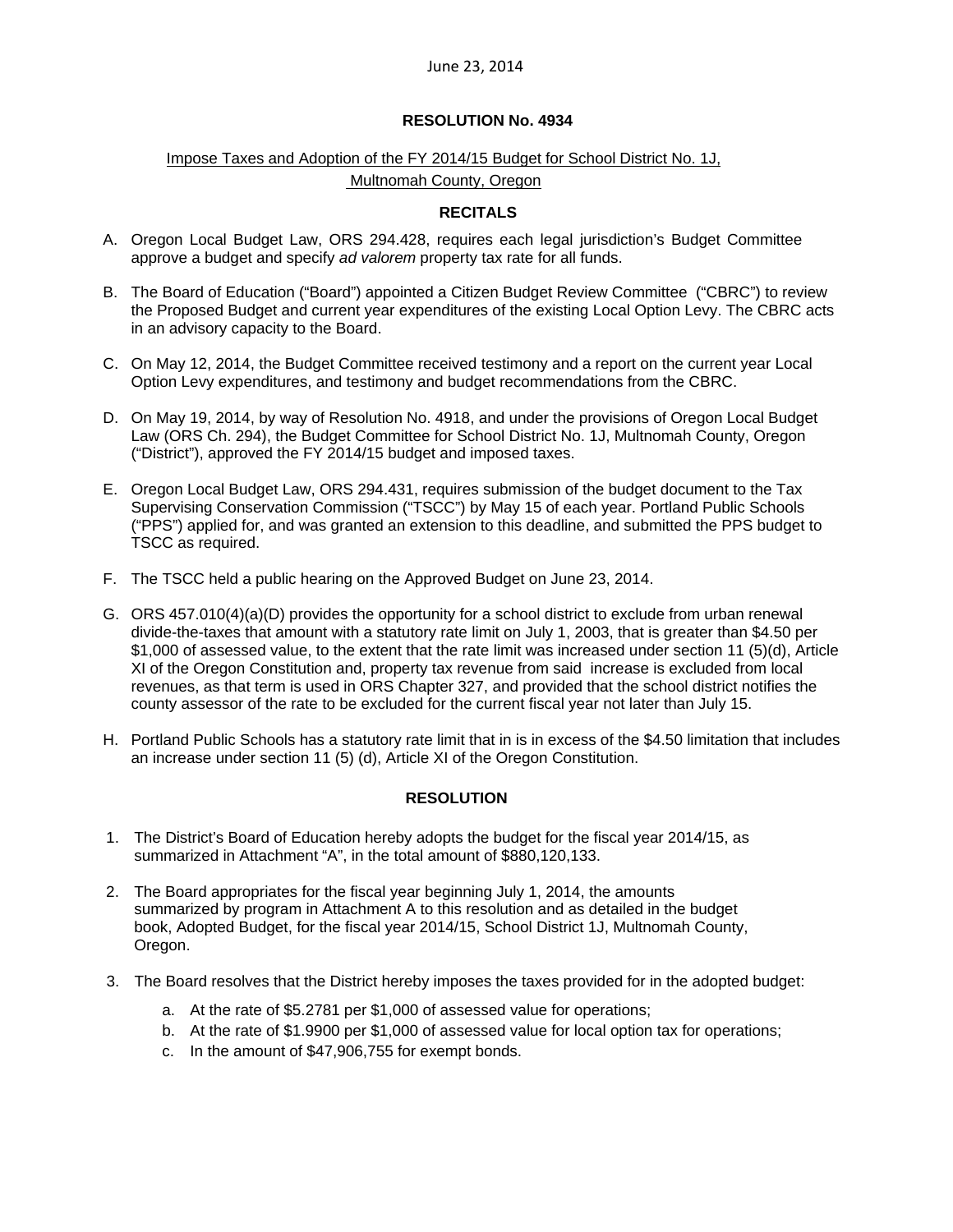And that these taxes are hereby imposed and categorized for tax year 2014/15 upon the assessed value of all taxable property within the district.

4. Taxes are hereby imposed and categorized as for tax year 2014/15 upon the taxable assessed value of all taxable property in the District, as follows:

|                            | <b>Education Limitation</b>            | <b>Excluded from Limitation</b> |
|----------------------------|----------------------------------------|---------------------------------|
| Permanent Rate Tax Levy    | \$5.2781/\$1,000 of assessed valuation |                                 |
| Local Option Rate Tax Levy | \$1.9900/\$1,000 of assessed valuation |                                 |
| <b>Bonded Debt Levy</b>    |                                        | \$47,906,755                    |

5. The Board further resolves that \$0.5038 per \$1,000 of taxable assessed value of the permanent rate tax levy noted above is excluded from division of tax calculations, as the Permanent Rate Tax Levy attributable to the increase provided in section 11 (5)(d), Article XI of the Oregon Constitution (such increase is a result of the expired Gap Tax Levy). The District will notify the county assessors that for the 2014/15 fiscal year \$0.5038 of the District's permanent tax rate levy is to be excluded from urban division of tax calculations under the provisions of ORS 457.010(4)(a)(D).

*D. Wynde/S. Bottomley*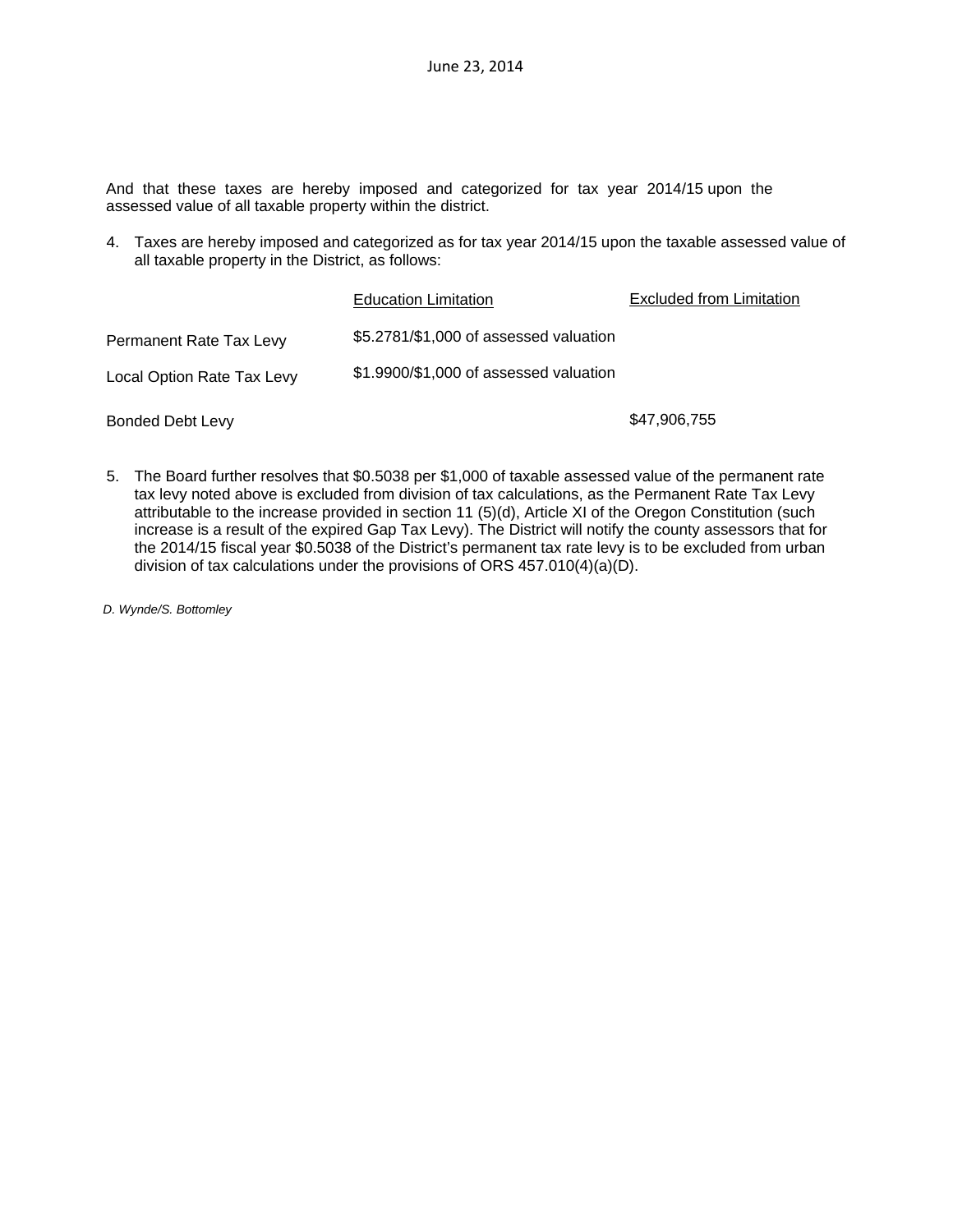#### **ATTACHMENT "A" TO RESOLUTION No. 4934**  FY 2014/15 Adopted Budget

# Schedule of Appropriations

| Fund            | <b>Instruction</b> | Support<br><b>Services</b> | Enterprise &<br>Community<br><b>Services</b> | <b>Facilities</b><br>Acquisition &<br>Construction | <b>Debt Service</b>        | Transfers Out   | Contingency      | <b>Ending Fund</b><br><b>Balance</b> | <b>Fund Total</b> |
|-----------------|--------------------|----------------------------|----------------------------------------------|----------------------------------------------------|----------------------------|-----------------|------------------|--------------------------------------|-------------------|
| <b>Fund 101</b> | 304,391,929        | 200,679,551                | 1,815,169                                    |                                                    |                            | 6,834,433       | 21,151,209       |                                      | 534,872,291       |
| <b>Fund 201</b> | 8,818,532          |                            |                                              |                                                    |                            |                 |                  | 3,260,830                            | 12,079,362        |
| <b>Fund 202</b> |                    |                            | 18,262,380                                   |                                                    |                            |                 |                  | 1,291,837                            | 19,554,217        |
| <b>Fund 205</b> | 42,924,447         | 23, 156, 015               | 2,221,281                                    |                                                    |                            |                 |                  |                                      | 68,301,743        |
| <b>Fund 225</b> |                    |                            |                                              |                                                    |                            |                 |                  | 16,002,500                           | 16,002,500        |
| <b>Fund 299</b> | 14,858,085         | 1,755,958                  | 64,102                                       | 173,624                                            |                            |                 |                  |                                      | 16,851,769        |
| Fund 307        |                    |                            |                                              |                                                    | 2,707,874                  |                 |                  |                                      | 2,707,874         |
| <b>Fund 308</b> |                    |                            |                                              |                                                    | 39,799,326                 |                 |                  |                                      | 39,799,326        |
| <b>Fund 320</b> |                    |                            |                                              |                                                    | 1,303,621                  |                 |                  |                                      | 1,303,621         |
| <b>Fund 350</b> |                    |                            |                                              |                                                    | 45,033,350                 |                 |                  |                                      | 45,033,350        |
| <b>Fund 404</b> |                    |                            |                                              | 13,743,029                                         |                            |                 |                  |                                      | 13,743,029        |
| <b>Fund 407</b> |                    | 3,829,848                  |                                              |                                                    |                            |                 | 187,673          |                                      | 4,017,521         |
| <b>Fund 420</b> |                    |                            |                                              | 200,000                                            |                            |                 |                  |                                      | 200,000           |
| <b>Fund 435</b> |                    |                            |                                              | 1,598,553                                          |                            |                 |                  |                                      | 1,598,553         |
| <b>Fund 438</b> |                    | 4,400                      |                                              | 4,638,020                                          |                            |                 |                  |                                      | 4,642,420         |
| <b>Fund 445</b> |                    |                            |                                              | 2,477,582                                          |                            |                 |                  |                                      | 2,477,582         |
| <b>Fund 450</b> |                    | 435,600                    |                                              | 59, 187, 841                                       |                            |                 | 31,570,869       |                                      | 91,194,310        |
| Fund 601        |                    | 3,440,665                  |                                              |                                                    |                            |                 | 2,300,000        |                                      | 5,740,665         |
| Total           | \$370,992,993      | \$233,302,037              | 22,362,932<br>\$                             | 82,018,649<br>\$                                   | $\mathsf{s}$<br>88,844,171 | 6,834,433<br>\$ | \$<br>55,209,751 | \$<br>20,555,167                     | \$880,120,133     |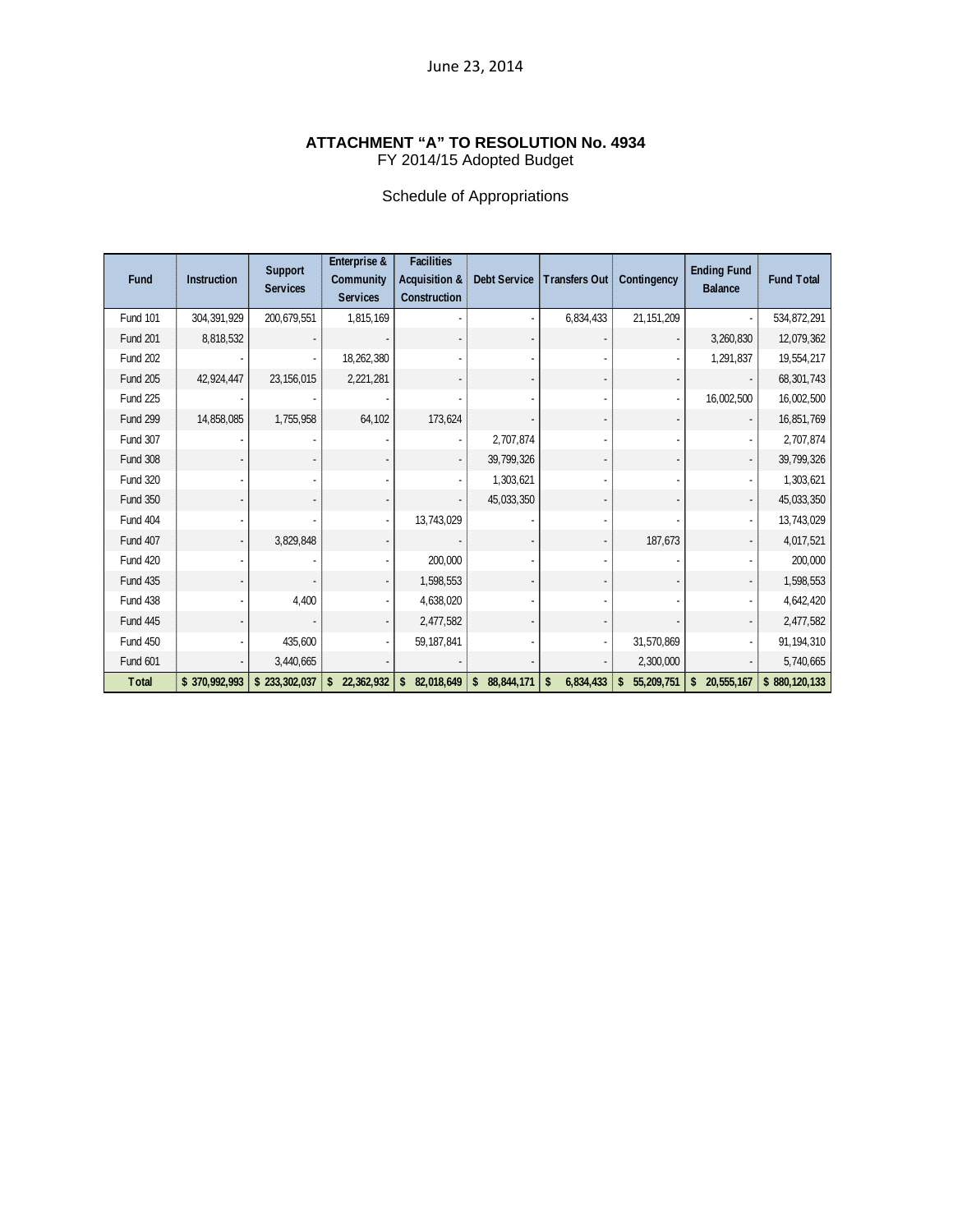# **RESOLUTION No. 4935**

#### Call for Five-Year Local Option Levy to Support Schools

### **RECITALS**

- A. Strong public schools are the foundation of a great city, supporting families, keeping neighborhoods vital, building community and strengthening the local economy.
- B. Successful schools are proven to contribute to all residents' quality of life, attract business and reduce crime.
- C. Portland Public Schools (PPS) serves over 48,000 students, enrolling one of the highest shares of its city's students of urban districts in the country.
- D. PPS' student enrollment is projected to grow by over 5,000 students in the next decade.
- E. PPS has set ambitious targets and is holding itself accountable for progress toward critical student achievement measures through the Milestones Framework that will drive the 2014-2019 PPS Educational Plan and budget decisions for years to come.
- F. Despite undergoing heavy budget cuts, in the past four years, overall student achievement has increased on six of the seven critical Milestones.
- G. Despite undergoing heavy budget cuts, in the past four years, PPS's overall graduation rate has increased 14 percentage points from 53% to 67%
- H. Strong schools need stable funding to enable staff and student support to focus on continued improvement in education for all students.
- I. PPS has focused resources on the classroom, spending 75 percent of its budget on teachers, textbooks and school staff, as measured by the Oregon Department of Education's Database Initiative. Only 4 percent of the PPS budget pays for central administration, lower than half the average in other large urban school districts (8 percent).
- J. PPS has exercised strong financial management over benefits costs, with all employees paying a share of health care premiums and all employees paying the 6 percent contribution into their retirement plans (a cost picked up by many public employers), and by refinancing the district's PERS retirement obligations to save millions of dollars each year.
- K. In 2011, Portland voters recognized the importance of having strong schools, with lower class sizes and strong educational programs by approving a local option levy to fund PPS schools.
- L. The PPS Citizen Budget Review Committee has affirmed, in annual reports to the PPS Board of Education, that local option funds have primarily been used to fund hundreds of teachers and maintain or lower class sizes.
- M. The local option levy provides funding equivalent to the cost of over 600 teaching positions. This is vital to reducing and maintaining class sizes for students.
- N. While the legislature recently increased its investment in K-12 education, these investments have only made a small reduction in the gap described by the Quality Education Model. More investments are needed to continue to lower class size, rebuild programs, and add school days for students.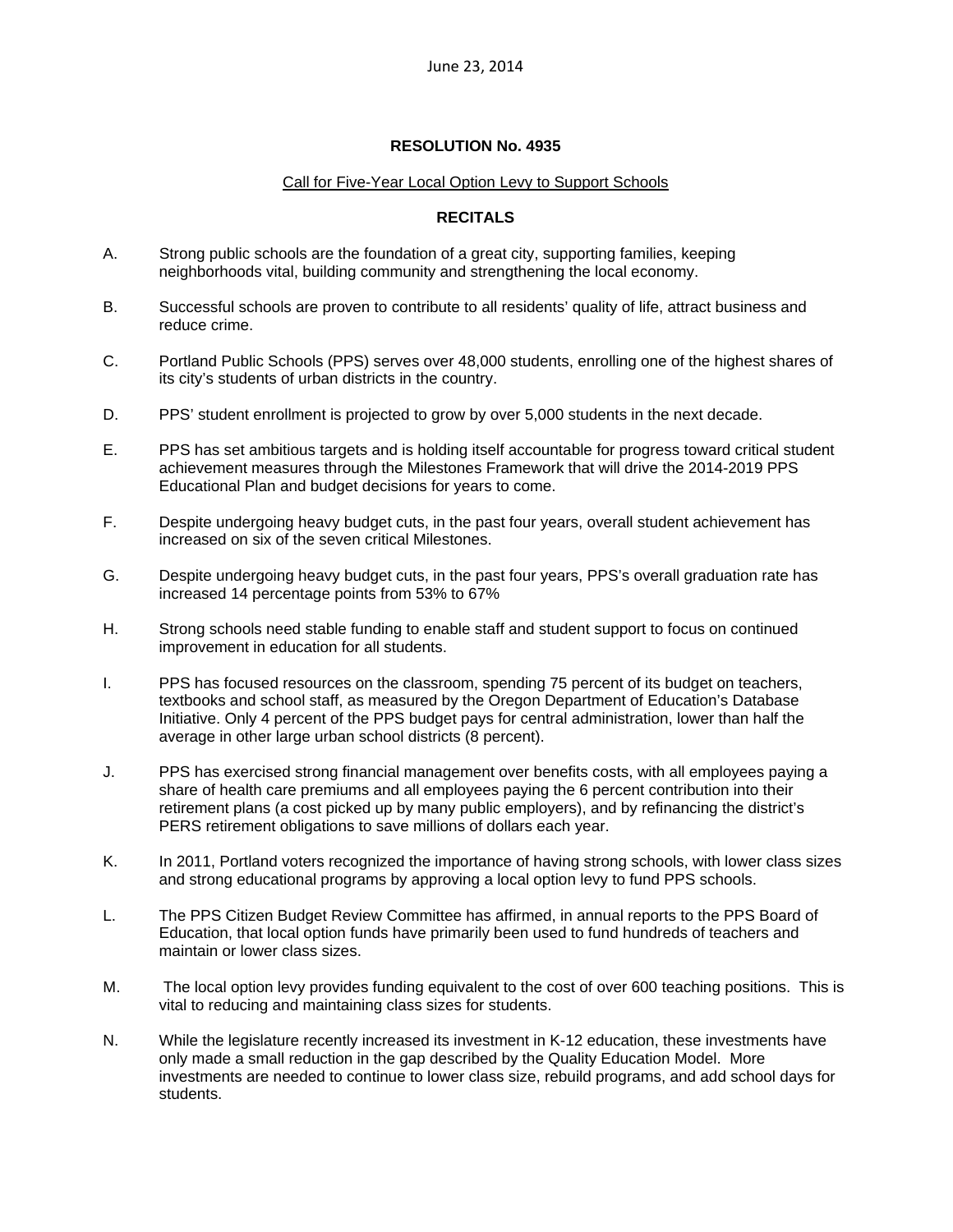- O. In 2012, PPS became aware of a state law that allowed local urban renewal districts to retain a portion of voter-approved local option levy funds rather than the approved purpose of funding schools. Currently, approximately \$7.5 million of the local option school levy goes to fund urban renewal rather than educational programs.
- P. To fix this problem, PPS worked with other school districts, teachers and supporters of important services to successfully advocate for a change to state law to close this loophole and ensure more funds go to purpose voters intended. The 2013 Legislature approved legislation ensuring that voter funds from approved local option levies go to their intended purpose. The new law applies to local option levies approved after January, 2013
- Q. If voters renew PPS' local option levy approximately \$4 million more each year will go to the intended purpose of funding schools and educational programs instead of urban renewal, without raising taxes.
- R. All funds raised under this proposed levy will be used exclusively for Portland students in PPS schools; and none of the funds will go to the state for distribution under the state school funding formula.
- S. This local option levy requires independent oversight by the Citizens Budget Review Committee to ensure that tax dollars are used only for purposes approved by local voters.

# **RESOLUTION**

- 1. The Board shall ask voters to approve a five-year local option levy in in November 2014 that would provide an estimated \$64.3 million in 2015-2016; \$66.2 million in 2016-2017; \$68.2 million in 2017- 2018; \$70.2 million in 2018-2019; and \$72.3 million in 2019-2020.
- 2. The money shall be primarily used to fund teaching positions, maintain or lower class size, and fund programs necessary for a comprehensive education.
- 3. The fully allowable levy rate shall continue to be \$1.99 per \$1,000 of assessed value, which is estimated to cost roughly \$24.45 per month for the median home in the PPS district.
- 4. If the replacement local option levy passes, PPS and its Board shall not collect the final year of the current local option levy, approved in 2011;
- 5. The Citizen Budget Review Committee will continue to provide independent oversight to ensure that the funds are spent as the voters intended. The CBRC will continue to publish an annual report about the use of the local option funds and its benefit to student achievement.
- 6. The Board will continue to commission performance audits of the school district's activities, programs and services to achieve cost savings through increasingly efficient use of resources; as well as to seek opportunities to improve school effectiveness and capacity-building for increased accountability. Audits will continue to be conducted by an independent auditor who will work at the direction of the Board to define the scope and design of audits.
- 7. The Board of Directors of School District No.1, Multnomah County, Oregon, finds that for the reasons and purposes described in the proposed measure set forth below, it is necessary and appropriate to levy a local option tax under ORS 280.040 et seq. for the fiscal year beginning July 1, 2015, and for four additional fiscal years thereafter each commencing July 1.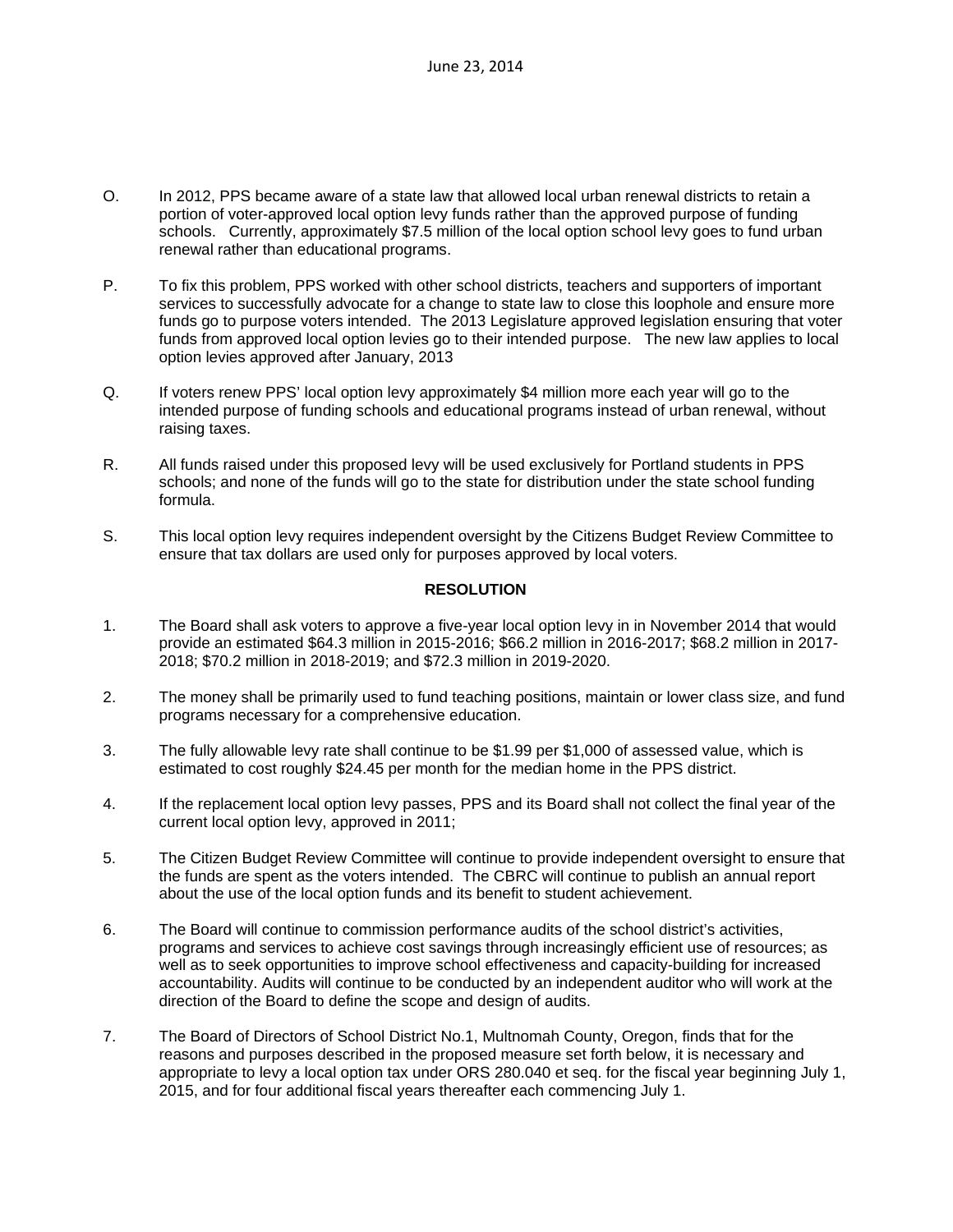8. A serial levy election is hereby called to be held at the General Election on the 4th day of November 2014, in the manner and between the hours provided by law, at which there shall be submitted to the electors of School District No. 1, Multnomah County, Oregon, the following proposal:

*J.Isaacs* 

# **CAPTION (10 word limit):**

# PORTLAND PUBLIC SCHOOLS LEVY RENEWAL FOR SCHOOLS AND EDUCATIONAL PROGRAMS

#### **QUESTION (20 word limit):**

Shall district support schools; redirect funds from urban renewal; levy \$1.99 per \$1,000 assessed value for five years beginning 2015?

This measure renews current local option taxes.

#### **SUMMARY (175 word limit):**

PPS' current local option levy was approved by voters in 2011 to provide funding for schools and educational programs over 5 years. In 2013, the Oregon Legislature ended the diversion of some local option levy revenues to certain urban renewal districts, applicable to levies passed after January 2013. Renewal of this local option levy will direct approximately \$4 million more to the approved purpose of supporting education, without increasing taxes. The replacement levy will provide \$64.3 million, equivalent to about 640 teaching positions.

This replacement local option levy would:

- Continue to primarily fund teaching positions;
- Help to maintain or reduce class size;
- Support programs for a comprehensive education.

Levy cost remains \$1.99 per \$1,000 assessed property value, the same as the 2011 levy. Independent citizen oversight will review expenditures to verify that funds are used as approved by voters. This measure would replace the 2011 levy.

The levy will produce an estimated \$64.3 million in 2015-2016; \$66.2 million in 2016-2017; \$68.2 million in 2017-2018; \$70.2 million in 2018-2019; and \$72.3 million in 2019-2020.

# **EXPLANATORY STATEMENT (500 word limit)**

Portland Public Schools currently serves over 48,000 students in 85 schools and other programs throughout the neighborhoods of Portland. PPS has set ambitious targets for student success, and, despite years of budget cuts, academic achievement has increased on six of the seven critical Milestone measures in the past three years. PPS enrollment is projected to grow by over 5,000 students in the next decade.

In serving the students of Portland, the district continuously strives to be fiscally responsible with taxpayer resources. Through many years of budget cuts, the district and school board have worked to preserve classroom education. At the same time, PPS has advocated for a greater level of state investment by the Legislature and worked to ensure that all dollars raised are spent well by the district and used for educational services for kids.

The legislature has recently increased its investment in K-12 education, but state funding for schools remains well short of the minimum necessary to fulfill the Quality Education Model. More investments are needed to continue to lower class size, rebuild programs, and add school days for students. In the meantime, funds raised by this local option levy will help to close the funding gap.

When it was learned that a state law was allowing local urban renewal districts to siphon off a portion of local option levy funds intended for schools, PPS and other school districts joined with teachers and supporters of social services to advocate for a change. In 2013, the Legislature unanimously approved legislation ending the diversion of funds, ensuring that all revenues from future local option levies will go to support schools as the voters intended. Replacing the existing levy now will allow PPS students to benefit from this change in the law.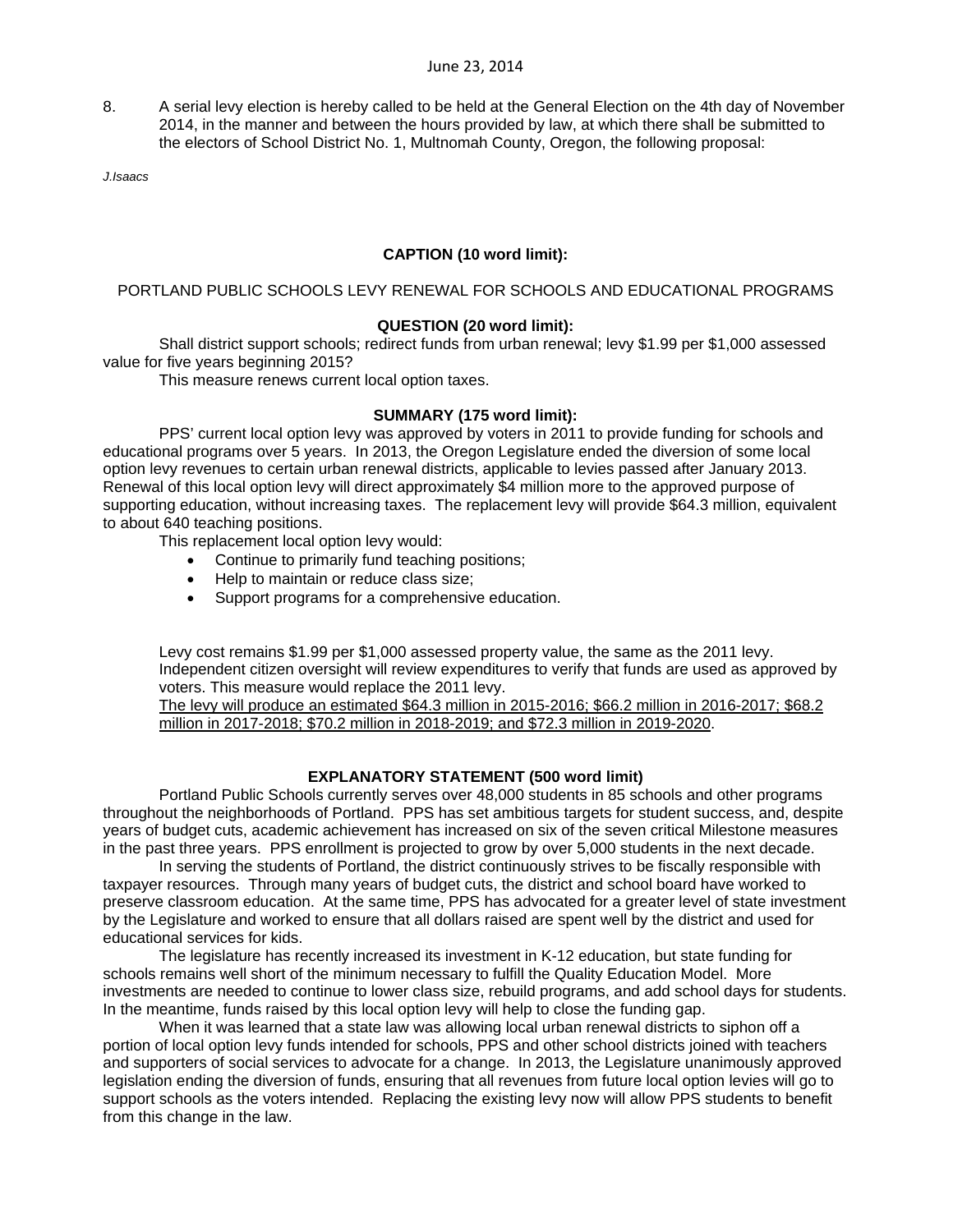#### **The renewed local option levy will:**

# **1. Primarily fund teaching positions.**

- This will help protect & maintain class sizes that permit more individual attention for students;
- Funds help to maintain a well-rounded program, with enrichments for elementary and middle grades and electives in varied interest areas and disciplines for high school students.
- If approved, levy will provide funding equivalent to 640 teaching positions.

# **2. Continue to provide fiscal accountability and taxpayer oversight:**

- This renewal maintains the existing local option levy rate of \$1.99 per \$1,000 assessed value and ensures that all funds raised are directed to the voter-approved purpose of supporting schools.
- This renewal provides approximately \$4 million more to schools each year without increasing taxes.
- This local option requires independent citizen oversight to ensure that tax dollars are used only for purposes approved by local voters.

Since this local option levy replaces the one passed by voters in 2011, Portland Public Schools Board of Education will not collect the final year of the current levy, maintaining the existing tax rate.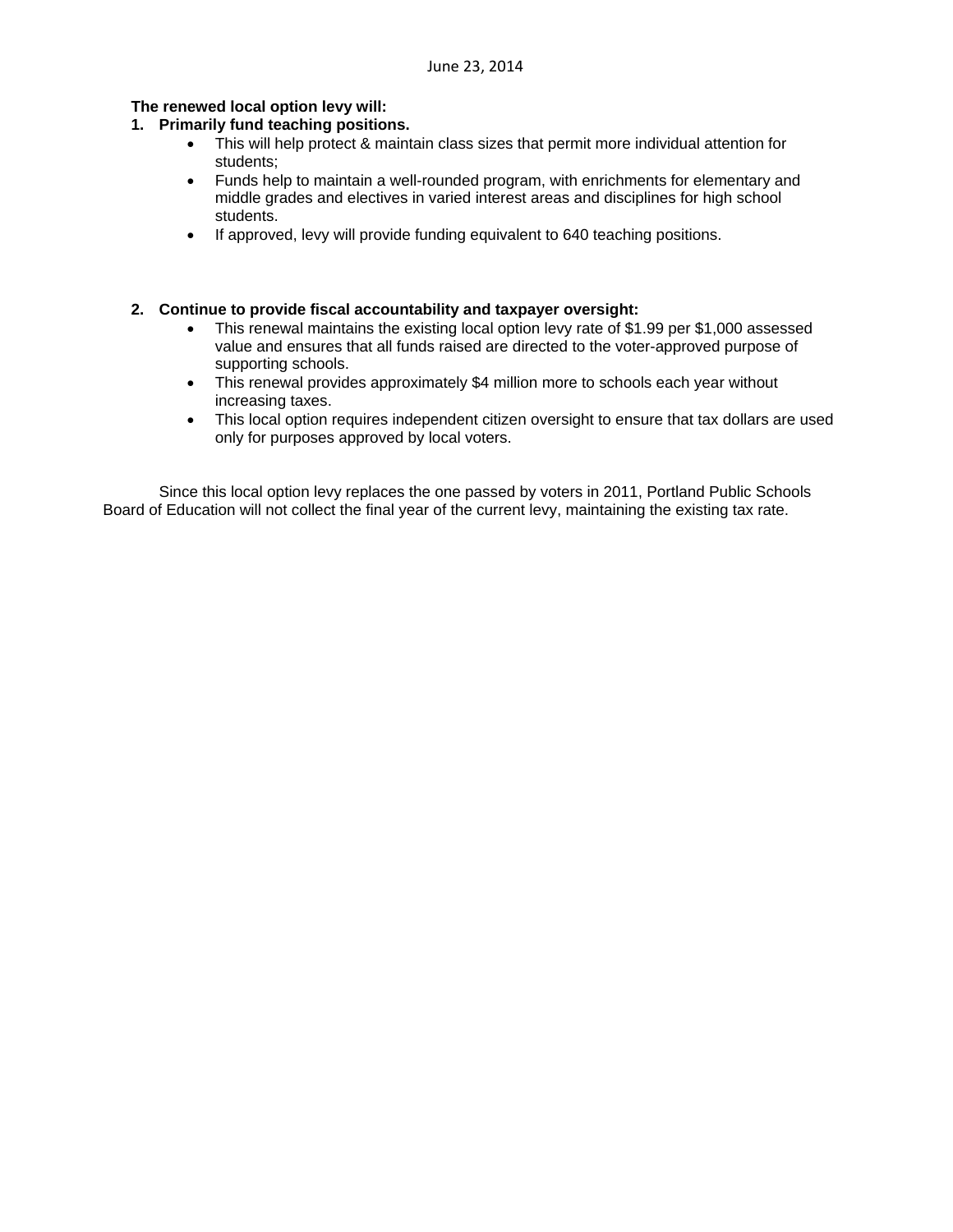### **RESOLUTION No. 4936**

#### Approving the Roosevelt High School Schematic Design, the Commitment of Additional Funds, and Initiating the Design Development Phase of Work

# **RECITALS**

- A. Extensive community engagement and public input was sought for the development of a preferred Master Plan for Roosevelt High School.
- B. The draft area program defined by the Comprehensive High School Educational Specification ("Ed Spec") was used as a guide to design the Roosevelt High School improvements and to develop the preferred Master Plan.
- C. The preferred Master Plan was adopted by the Board in December 2013 by Resolution No. 4852.
- D. The overall budget for the Roosevelt High School Modernization Project, in accordance with the 2012 Capital Bond Program was approximately \$70 million.
- E. Through additional schematic design development of the building configuration, additional square footage needed as a result of Ed Spec criteria, and final modifications to meet the Project budget, the total size of the Roosevelt High School Modernization project increased to approximately 235,000 square feet.
- F. As a result of refinement to building design and criteria, the revised budget to fully modernize RHS is approximately \$90 million which includes market adjustment funds and the bond reserve funds identified below.
- G. The Board approved Resolution No. 4840, which allocated approximately \$10 million from bond program reserve to support all three high school projects and \$1,021,000 of that sum needs to be allocated specifically to the Roosevelt project.
- H. During this budget cycle, the Board agreed to hire additional teaching staff and to reduce current teacher to student staffing ratios. In addition, the Board recently agreed to staff high schools to ensure that students can forecast for a full class load – up to eight credits. The Board acknowledges that these actions can impact the number of classrooms needed in schools.
- I. Any delay in approval of the Schematic Design for Roosevelt High School will result in added cost and delay to the project schedule.

#### **RESOLUTION**

- 1. The Board approves the Roosevelt High School Schematic Design dated June 16, 2014 and directs staff to enter into the Design Development phase for the Roosevelt High School project.
- 2. The Board directs staff during the Design Development phase to continue to explore opportunity for additional classroom space.
- 3. The Board requests that staff review the current Ed Spec for Comprehensive High Schools, with particular focus on Tier 1 vs. Tier 2 status for Teen Parent Services in each school and whether these services could be provided via a regional approach.
- 4. The Board requests staff to explore other opportunities to align building space features with delivery of educational programs for high school students, including structural enhancements which may support future growth of classrooms.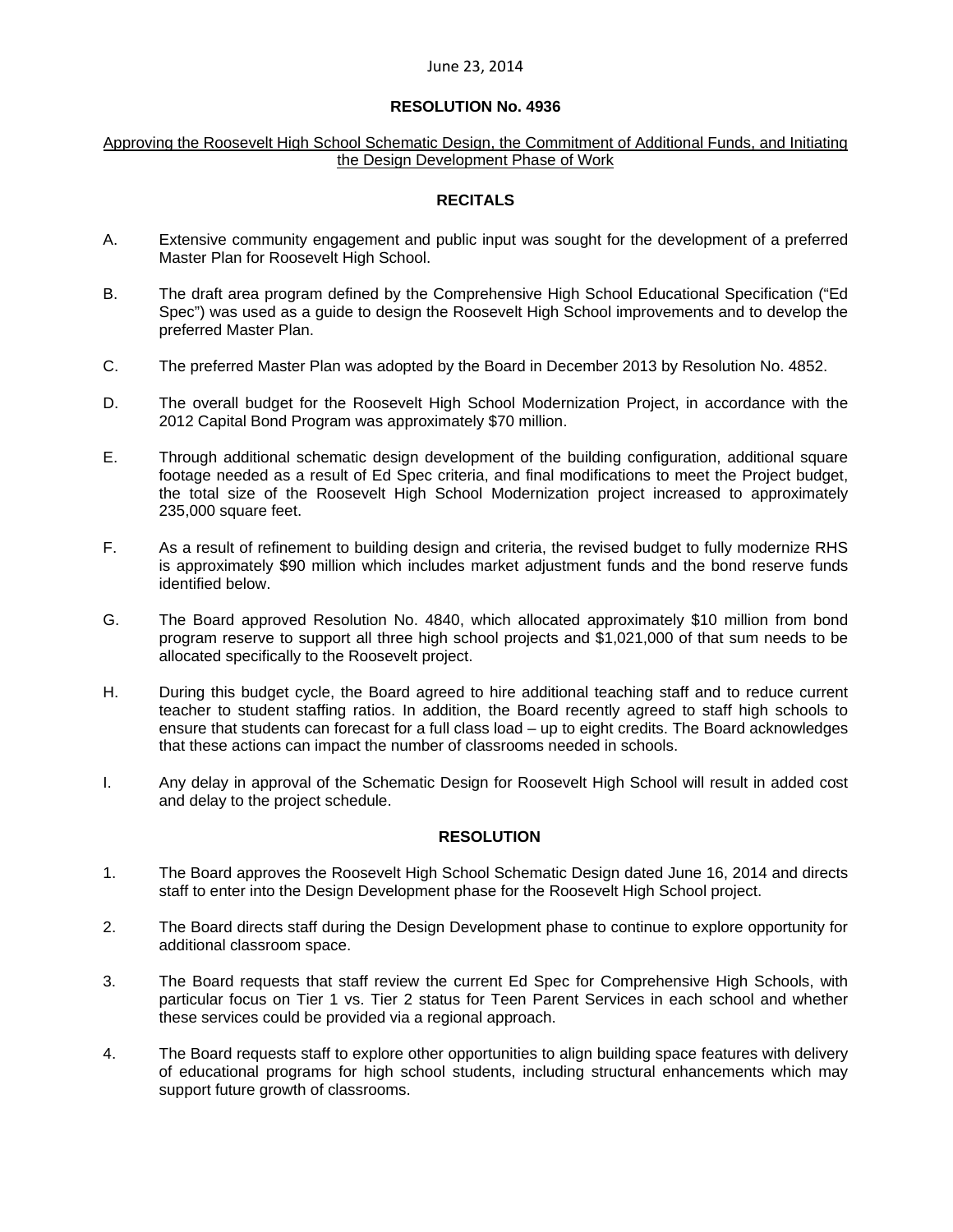5. The Board approves using approximately \$1,021,000 from the bond program reserve, previously identified in Resolution No. 4840, to support the Roosevelt High School project.

# **RESOLUTION No. 4937**

# Acceptance of Corrective Action Plan

# **RECITALS**

- A. In March 2013, the Oregon Department of Education (ODE) issued an order based on a complaint submitted by Portland Public School parents. ODE made two findings as part of its order:
	- 1. "The district does not meet the minimum standards for instructional time per credit as required by OAR 582-022-1131."
	- 2. "The District does not meet the minimum standards for a complaint process as required by OAR 581-022-1941."
- B. The District is required to submit a board-approved Corrective Action Plan to the ODE outlining the plan to:
	- 1. Comply with the minimum instructional hours per credit as required by OAR 581-022-1941
	- 2. Revise the complaint process to comply with OAR 581-022-1941
- C. Staff has developed a Corrective Action Plan to meet three requirements.
	- 1. PPS has submitted a high school schedule for the 2014-15 school year that meets the minimum instructional hours.
	- 2. Staff will present a revised complaint policy to the Board that outlines how issues may be appealed to the State.
	- 3. The District will submit to a follow-up process to ensure appropriate implementation of the Corrective Action Plan. The audit process will be developed and agreed upon in collaboration with members of the Parents Coalition and will be submitted to ODE no later than August 15, 2014.

# **RESOLUTION**

The Board of Education accepts the Corrective Action Plan developed in response to the order from the Oregon Department of Education dated March 13, 2014.

*A. Whalen*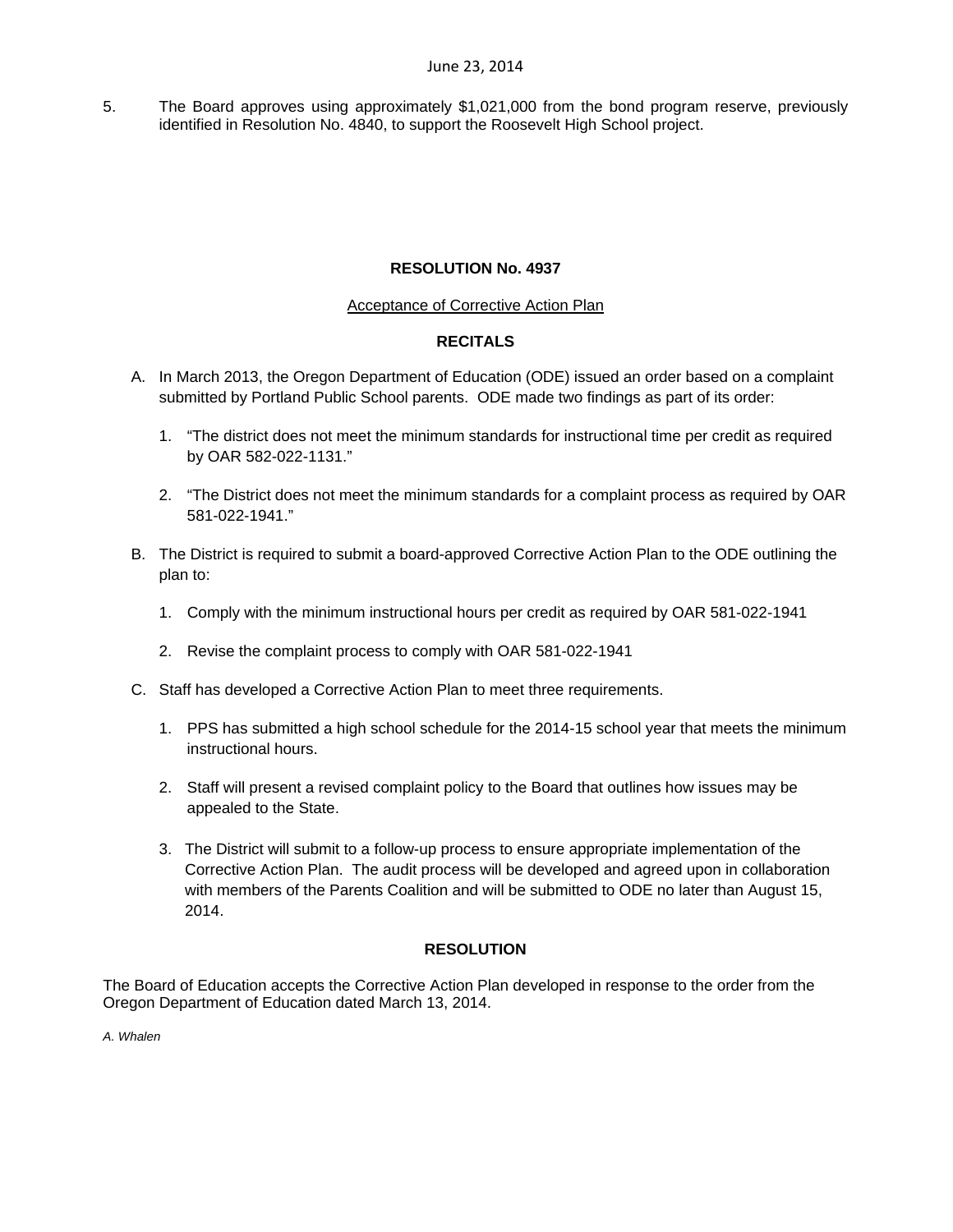# **RESOLUTION No. 4938**

### Approval of Head Start Recommendations and Reports Process

# **RECITALS**

- A. Federal requirements call for the Governing Board of a Head Start Program to approve recommendations and reports for the Program.
- B. The Board of Directors for Portland Public Schools serves as the Governing Board for the PPS Head Start Program.
- C. Head Start offered a briefing for Board Members on their recommendations and reports on June 16, 2014.

# **RESOLUTION**

The Board of Directors for Portland Public Schools, School District No. 1J, Multnomah County, Oregon, approves the following Head Start recommendations and reports:

- 2014-15 Budget Planning Recommendations
- Community Needs Assessment, May 2014
- Selection Criteria 2014-15
- PPS Head Start Program Options 2014-15
- Program Information Report
- 5-Year Program Goals, 2014-15
- Self-Assessment Program Recommendations 2014-15
- Governance Readiness Tool

*H. Adair* 

#### **RESOLUTION No. 4939**

#### Approving Board Member Conference Attendance

# **RECITAL**

- 1. Board Policy 1.40.070 requires Board approval for individual Board members to attend state or national meetings as representatives of the Board.
- **2.** Portland Public Schools is a member of the Council of Great City Schools, which will hold its annual Executive Committee meeting in July 2014.

#### **RESOLUTION**

The Board affirms Director Knowles' position as a Member of the Council of Great City Schools Executive Committee and authorizes her to attend the annual meeting.